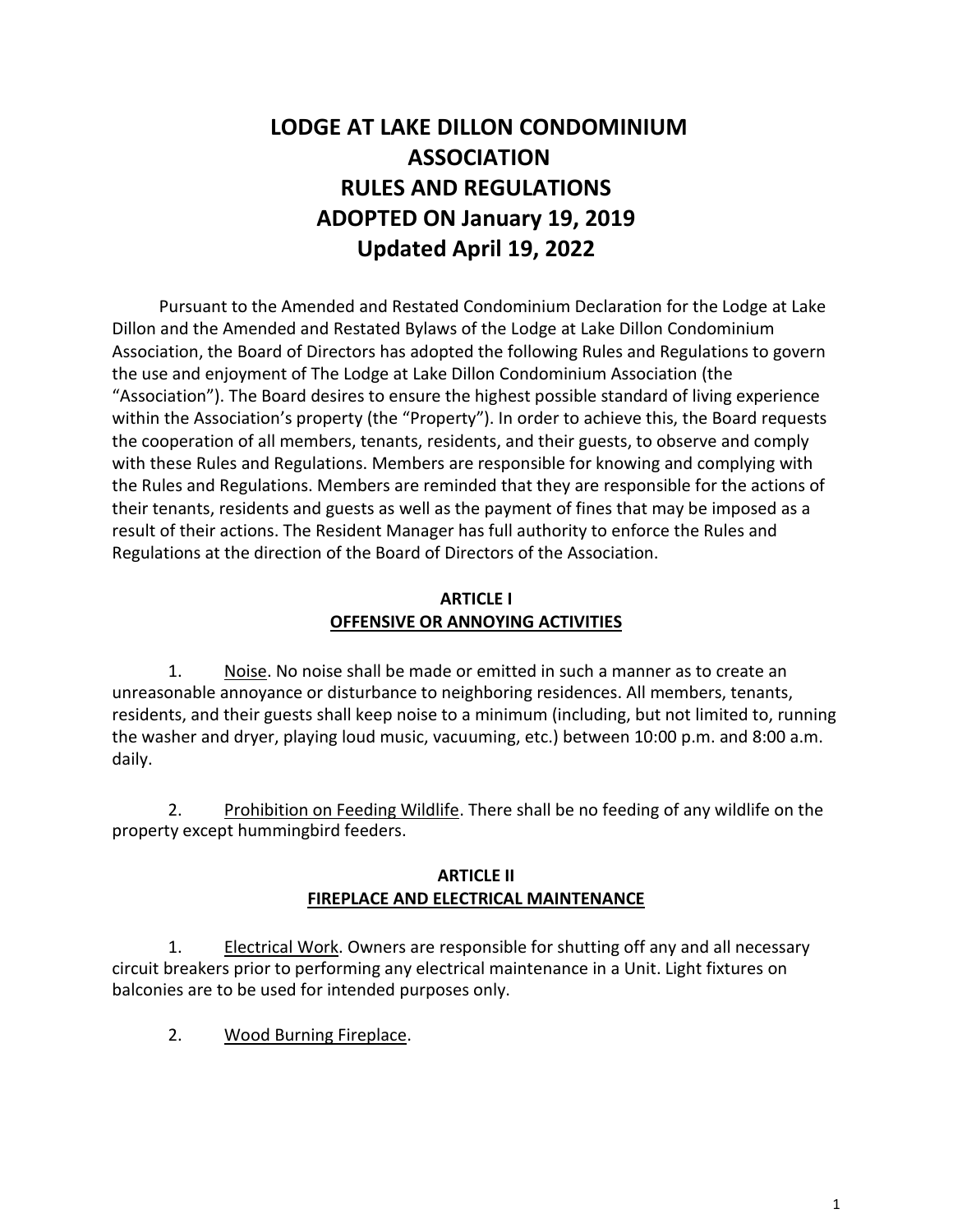- a. Fireplace screens or doors shall be kept closed while the fireplace is in use.
- b. Fireplaces shall be attended at all times when they are in use.
- c. Fires must be completely extinguished before leaving a Unit. Unattended fires are prohibited.
- d. Fireplace ashes must be placed in a Unit ash can and covered and disposed of at the Lodge dumpster. Ashes must be completely cool before disposing of in the dumpster.
- e. Fireplace dampers shall be kept in the closed position when the fireplace is not in use.
- f. Unit Owners must maintain fireplaces and chimneys as needed.
- 3. Gas Fireplace.
	- a. Gas fireplaces shall be turned off when unattended.

# **ARTICLE III COMMON ELEMENTS**

1. Storage of Personal Items on Common Elements. Personal items are not to be left, stored in, or placed on any Common Elements (not including Limited Common Elements as outlined below), with the exception of the following :

- a. Welcome mats in front of Unit entryways.
- b. Bicycles may be stored only in Unit 028 (unless otherwise provided herein).

2. Elevator. Elevator shall be used expeditiously and elevator door shall not be obstructed at any time. The Resident Manager shall be notified of any difficulties or problems with the elevator. Users are responsible for damage to elevator use. Tampering with an emergency phone is not allowed and is considered a violation of these Rules and Regulations.

3. Use of Common Element Access Points. Hallways, stairs, elevators, driveways, parking lots, and all other Common Element portions of the Property are to be used for their intended purposes.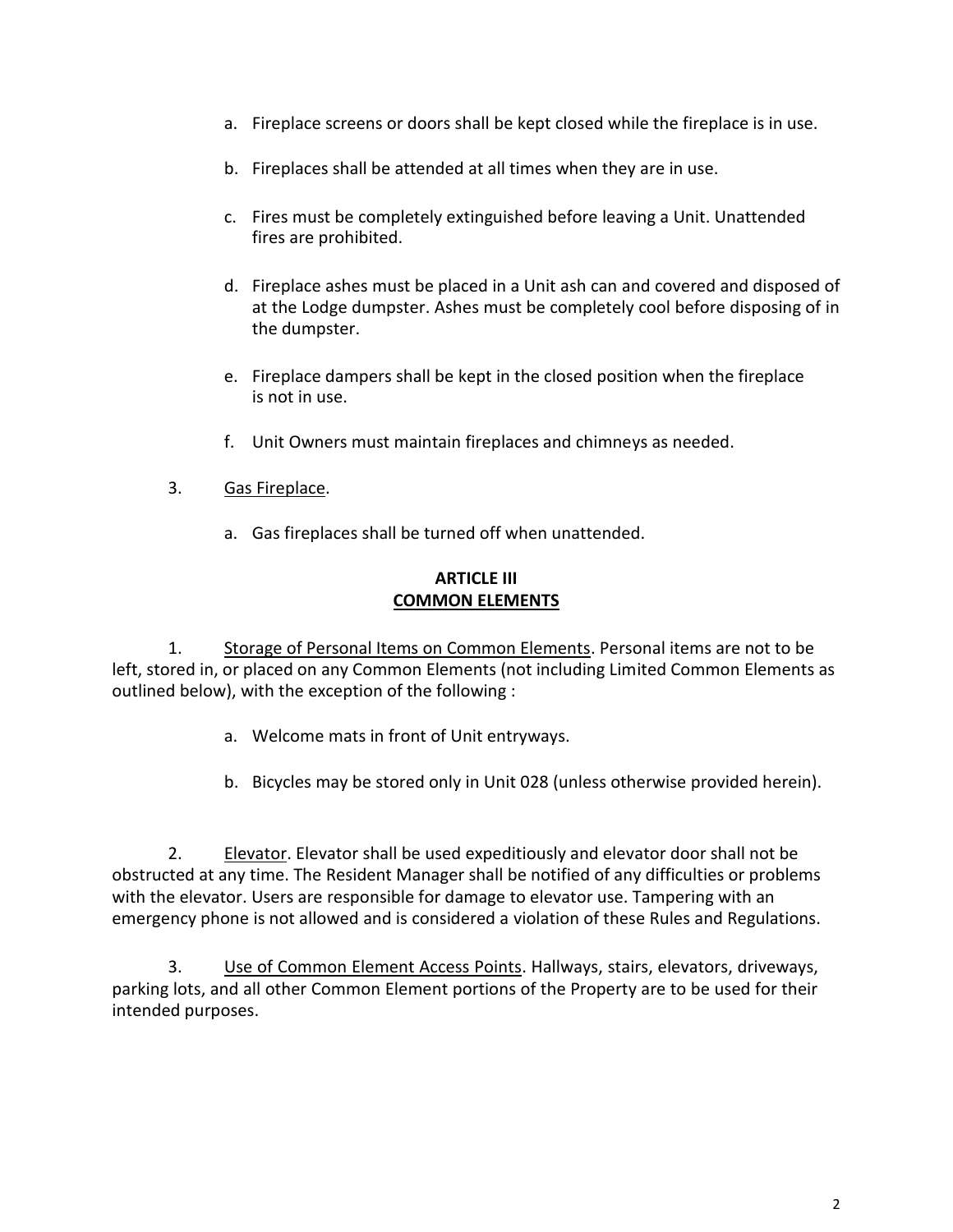4. Common Element Dumpster. Disposition of trash shall be by use of the common dumpster. The dumpster is only for normal household trash. Building materials, furniture, appliances, Christmas trees, and other large items must not be placed in the dumpster.

5. Storage of Personal Items on Limited Common Elements. Limited Common Element patios and balconies shall not be used for storage. Personal items, including but not limited to, tires, auto parts, appliances, hazardous materials, etc. shall not be stored on patios or balconies. The following items may be stored in an orderly fashion on Limited Common Element patios and balconies:

- a. Patio furniture, consisting of all-weather chairs and tables, provided they remain in good condition and repair.
- b. Propane gas grills with no greater than a 20 lb. LP gas tank in compliance with Summit County fire regulations.
- c. Electric, charcoal or wood pellet grill.
- d. Bicycles (limit 2).
- e. Firewood which is neatly stacked.
- f. A reasonable number of living potted plants (no dead or dying plants or empty pots) are allowed so long as they are not permanent and do not cause damage to the building exterior (including patio or balcony surface) or damage to any Unit, balcony or patio below. Dead plant material must be promptly removed.
- g. Stand-alone pots and/or loose potted plants are not allowed on patio and balcony ceilings or patio and balcony railings. No other items are allowed on deck railings.
- 6. Use of Limited Common Element Patios and Balconies. The following uses are prohibited:
	- a. The siding on a patio or balcony shall not be penetrated for any reason.
	- b. Throwing objects of any kind from patios and balconies is prohibited.
	- c. Balcony drains are designed to handle storm run-off only and shall not be used for other wastewater and must not be obstructed.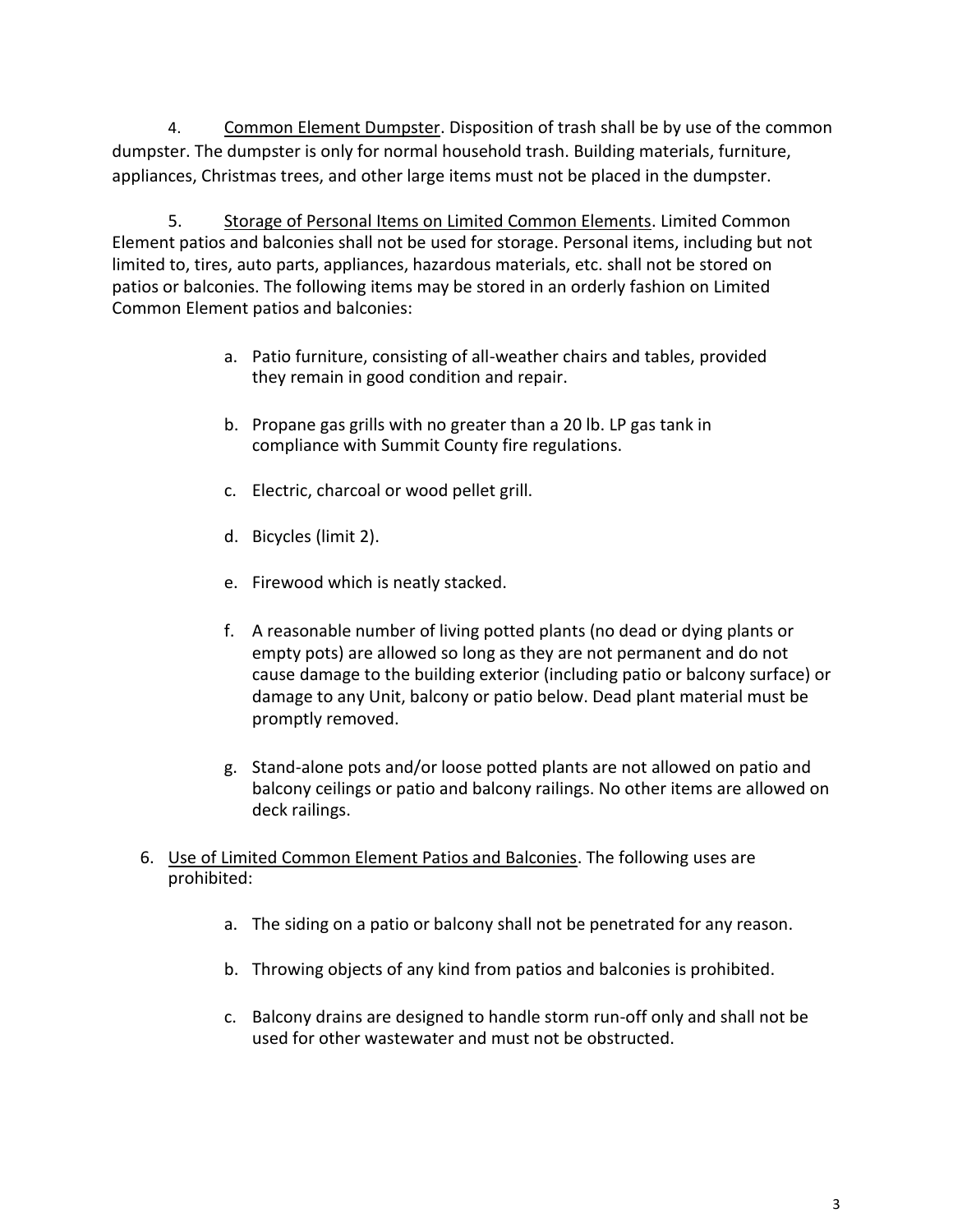- d. Patio or balcony doors and windows shall not be for primary access to a Unit.
- e. The following sunshade (or such other similar sunshade as approved by the Board) is permissible after submission of an application as required in Article 9 of the Declaration and after approval of the Board:
	- i. Brand: Coolaroo
	- ii. Model: Cordless (crank style) 90 without valance
	- iii. Color: Mocha
	- iv. Size: 96" x 72" (8' x 6')
	- v. Available at Lowes SKU 799870474775, as of September 2018.
- f. All sun shades must be secured in the fully raised position each day between 9:00 p.m. and 9:00 a.m.
- g. No grilling on patios or balconies between 9:00 p.m. and 8:00 am.

### **ARTICLE IV HOLIDAY DECORATIONS, SEASONAL DECORATIONS, FESTIVE LIGHTING**

Holiday decorations and lights may be displayed on Units from the day after Thanksgiving to January 15<sup>th</sup>. Decorations for other observed holidays may be displayed two weeks prior to the holiday and removed no later than one week after the holiday. Seasonal decorations may be displayed at the beginning of the season and removed at the end of the season. Such decorations may be displayed in Unit windows and Limited Common Elements appurtenant to each Unit. Decorative lights are prohibited unless specifically allowed herein. An exterior standard electrical outlet must be used as a power source for patio or balcony lighting.

### **ARTICLE V PARKING**

### 1. Definitions.

a. *Abandoned or inoperable vehicle:* Abandoned and inoperable vehicles include any automobile, truck, motorcycle, trailer or other vehicle which: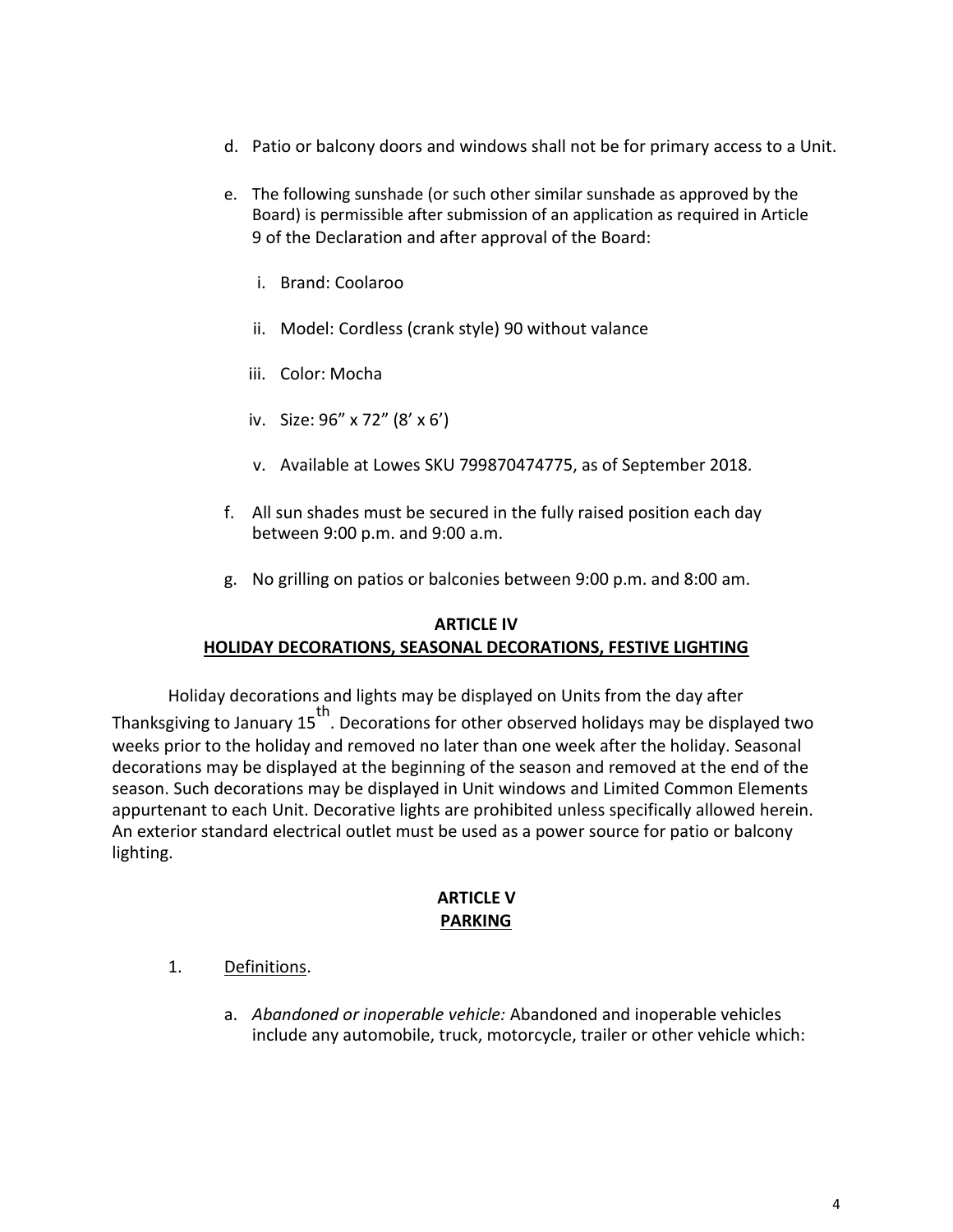does not have an operable propulsion system; (2) or have a current license plate; (3) or is not road worthy; or (4) has not been driven under its own propulsion for a period of one week or longer. An exception from the one week period, for the purpose of keeping a vehicle within the property during an extended vacation or an illness, may be applied for by an Owner, in writing, by sending a request to the Resident Manager at least 48 hours in advance.

b. *Recreational Vehicle:* Any motorized or non-motorized vehicle whose primary purpose is for recreation, specifically including, but not limited to jet skis, boats, water bikes, all-terrain vehicles, dirt bikes, motor bikes, campers (an item of mounted or pulled equipment which when temporarily mounted on a motor vehicle adapts such vehicle for use as temporary living or sleeping quarters), motorhomes (drivable vehicles that also provide the capability for living and sleeping within the unit), trailers, vehicles containing cooling and/or bathroom facilities, and golf carts.

### 2. Parking Rules.

- a. No vehicle may reside in the same space for more than two (2) weeks unless approved by the Resident Manager.
- b. All Common Element parking spaces shall be used by the Owners, occupants and guests for self-service parking purposes on a "first come, first served" basis. However, all vehicles must be registered in the lobby upon arrival.
- c. Recreational Vehicles may not be parked or stored on the Property. The foregoing may be parked as a temporary expedience for loading, delivery of goods or services, or emergency; provided, however, overnight parking is prohibited.
- d. No Recreational Vehicle may be occupied while parked on the Property.
- e. The use of Common Element electrical outlets for Recreational Vehicle consumption is prohibited.
- f. No abandoned, unlicensed or inoperable automobiles or vehicles of any kind shall be stored or parked within the Property.
- g. Vehicles may not be parked in a manner to impede the safe and efficient use of the parking lot within the Property, obstruct emergency access to/from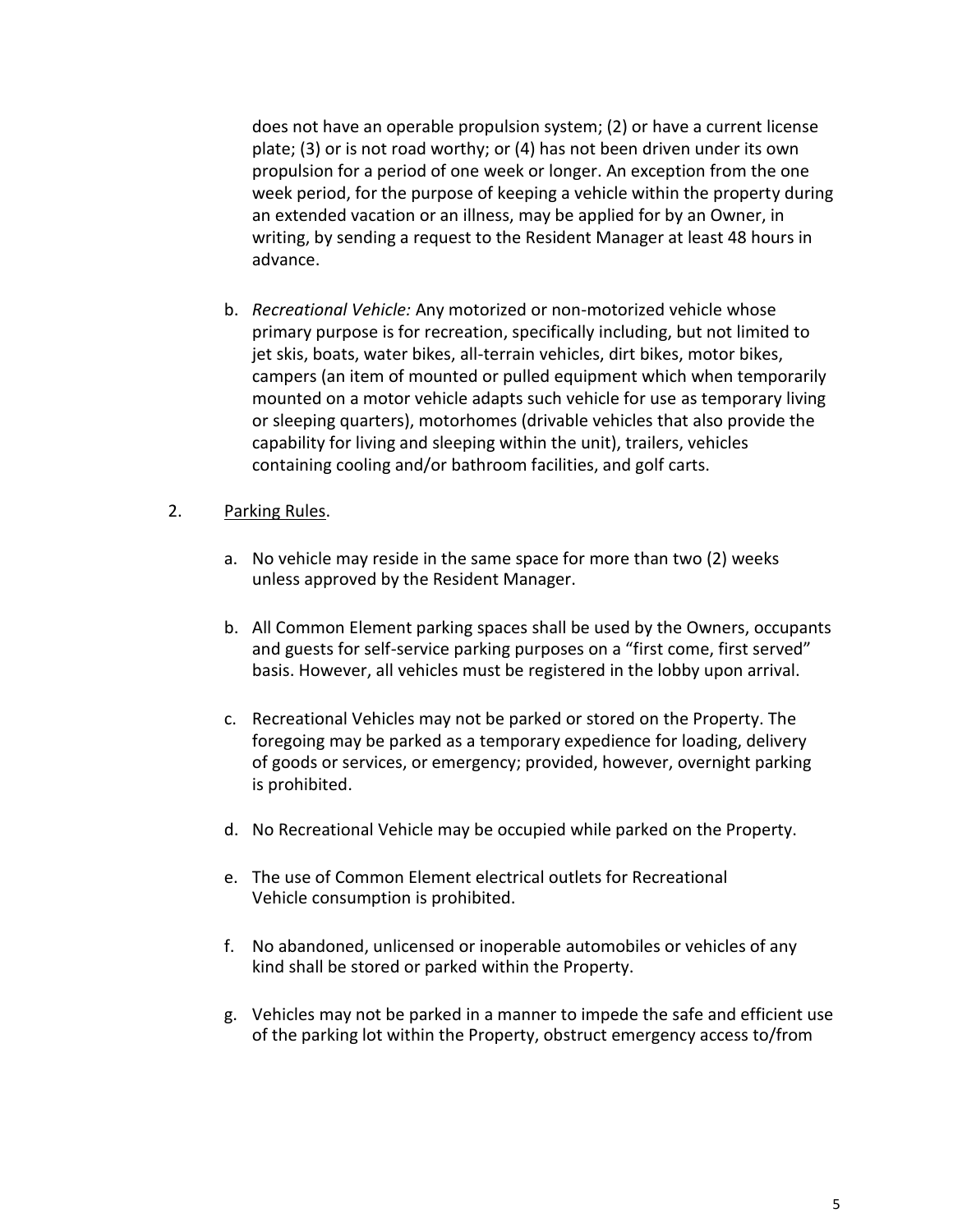the Property, or interfere with the reasonable needs of other residents to use the drive lanes within the Property.

- h. Vehicles shall be parked within designated spaces provided. No over-width vehicles or vehicles greater than 20 feet in length may be parked in a parking space.
- i. Vehicles must fit completely within a single parking space and shall not extend onto or block other areas or spots.
- j. Parking in the loading zone in front of the building or driveway is prohibited. Vehicles may use the "loading zone" for up to ten minutes for loading and unloading and only without blocking walkways.
- k. No vehicle repairs are permitted in the parking lot.
- l. Each Unit may park the number of vehicles on the Property which is equivalent to the number of hallway doors to the Unit. Any additional vehicles may be towed pursuant to Section 3 below.
- m. The Association assumes no responsibility for any loss or damage to vehicles using the parking lot.
- n. During the hours of 10:00 p.m. to 8:00 a.m. no noise from the parking lot is permitted, including music, loud conversation, or activity that creates a disturbance.

3. Towing. The Association may tow, or cause to be towed or booted, any vehicles which are parked in violation of the Association's parking covenants and rules. In such event, a written Notice of Intent to Tow shall be posted on the subject vehicle. If the vehicle in violation is not removed within twenty-four (24) hours after the Notice of Intent to Tow is posted on the vehicle, the Association shall be entitled to tow or boot the subject vehicle and the owner of the vehicle shall be liable for all expenses, costs and fees incurred in such towing, booting, and/or storage.

# **ARTICLE VI COMMON ELEMENT SNOW REMOVAL**

All vehicles shall be removed from the Common Elements prior to snow removal operations. Owners shall be notified by posted note on the main entry door of the removal timeframe the night before any snowplowing occurs. The Association assumes no liability for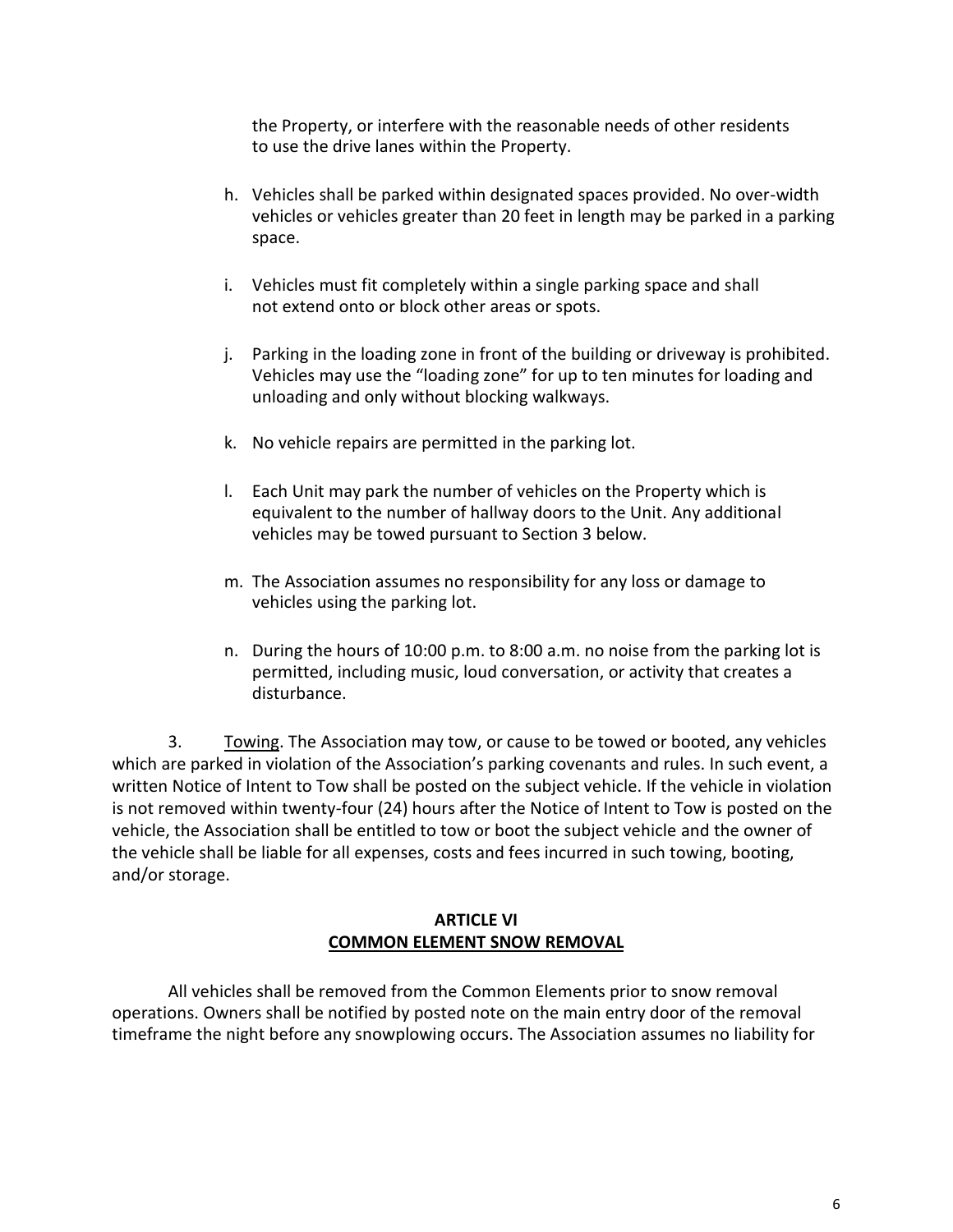vehicles left in the parking lot after the designated time that are damaged due to snowplowing operations. The Association reserves the right to immediately tow any vehicle not timely removed due to snowplowing operations.

# **ARTICLE VII RECREATIONAL FACILITIES**

1. Use of Recreational Facilities. Recreational facilities shall be used exclusively by Owners and their family, tenants, and guests at their own risk.

- 2. Swimming Pool/ Hot Tub/ Sauna.
	- a. Hours of operation: 10:00 a.m. to 10:00 p.m. Access and use after hours is prohibited.
	- b. No lifeguard is on duty. Use of the swimming pool, hot tub, and sauna is at the users own risk.
	- c. No inappropriate or offensive behavior in the pool, hot tub, or sauna areas.
	- d. Pool and hot tub users must shower before entering the pool or hot tub.
	- e. Electrical appliances including, but not limited to, crock pots, hot plates, portable radios, hair dryers and televisions are prohibited in the hot tub and pool areas.
	- f. Anyone 12 years of age or younger must be accompanied by an adult or have proficient swimming skills in order to use the pool.
	- g. Anyone 12 years of age or younger must be under adult supervision while using the hot tub or sauna.
	- h. Pets are not allowed in the pool, hot tub, or sauna areas.
	- i. Diving into the pool is prohibited.
	- j. Those who are not yet toilet trained or are incontinent, while in the water, must wear diapers designed by a manufacturer for swimming purposes.
	- k. No running or rough play around the pool, hot tub or sauna.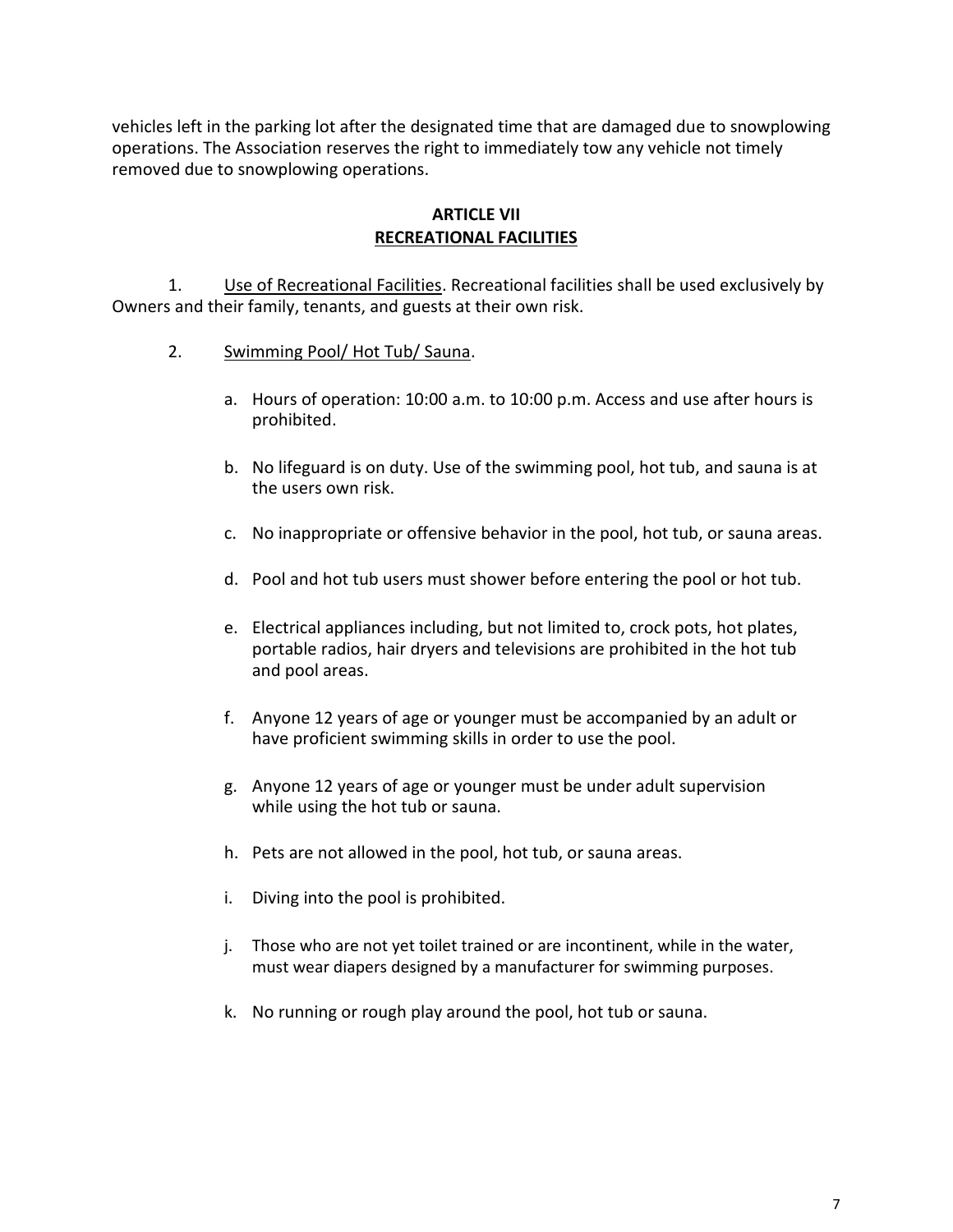- l. No glass containers or breakable items are allowed in the pool, hot tub, or sauna area.
- m. Attire designed for swimming shall be worn in the pool and hot tub and sauna.
- n. Large groups of ten (10) or more people shall make arrangements with the Resident Manager before use of the pool, hot tub, or sauna.
- o. No soap or clothes containing soap shall be allowed in the hot tub.
- p. After use of the hot tub, the cover must be replaced and the jets must be turned off.
- q. No food or alcoholic beverages allowed in hot tub, pool or sauna.

3. Community Room. The following rules are applicable to the use of the Community Room:

- a. The Community Room is to remain locked at all times and under the control of the Resident Manager.
- b. Only Owners may reserve the Community Room. It may not be reserved by renters or outside parties.
- c. The Community Room is available on a first come, first serve basis via reservation with the Resident Manager at least 24 hours in advance of desired use.
- d. Upon reservation confirmation, the Resident Manager will provide the Owner with the door code to access the Community Room.
- e. The Owner is required to leave the Community Room and kitchen clean and with the same furniture configuration in which the room was found. Failure to properly clean the room will result in the imposition of a minimum \$50 cleaning charge. Cleaning supplies are located in the Community Room and available for use by the Owners.
- f. Any damage to the Community Room resulting from Owner use will be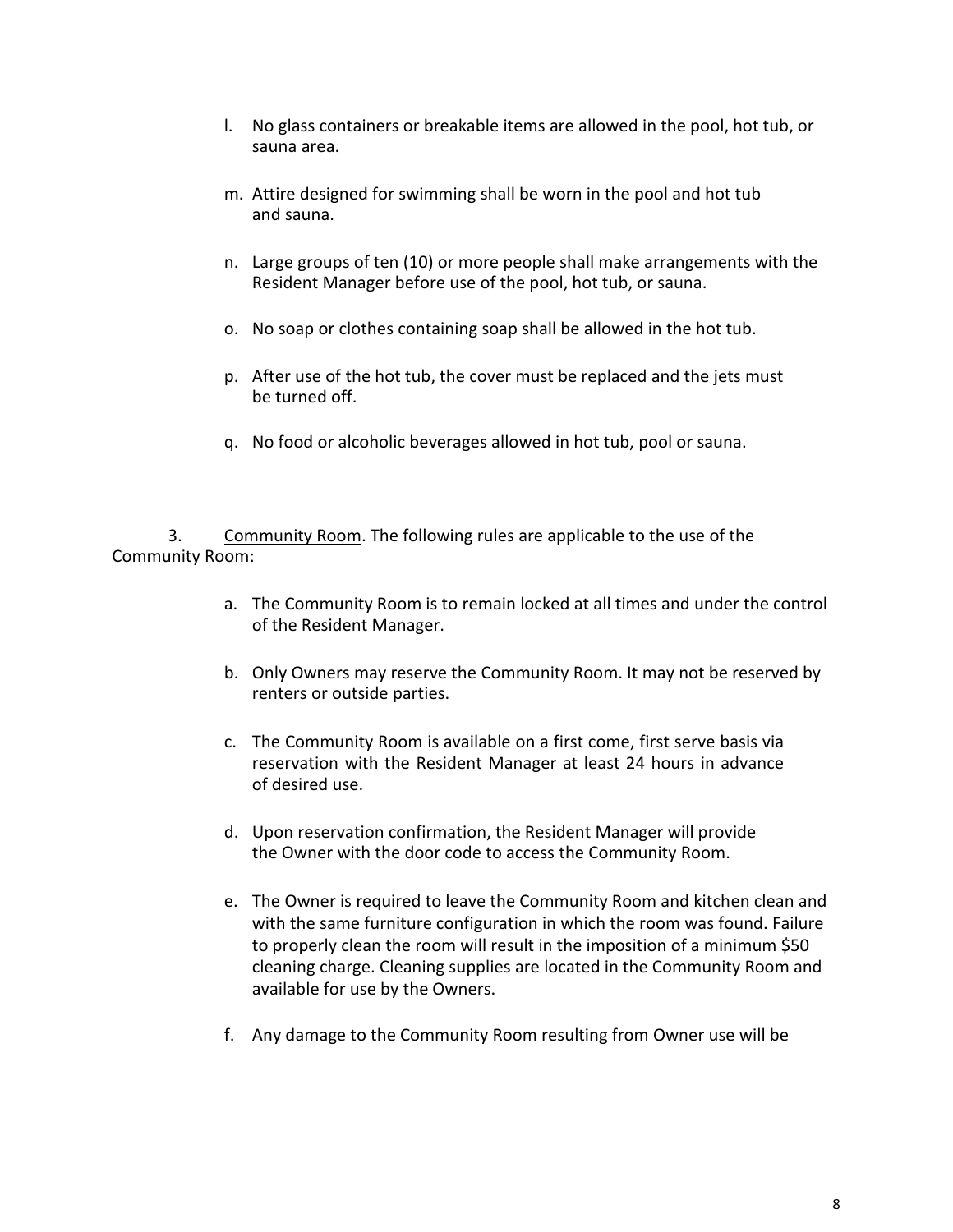documented and billed to the Owner.

- g. The Owner reserving the Community Room must be present while the room is in use.
- h. Hours of use: 10 a.m. 7 p.m. unless special arrangements have been made in advance with the Resident Manager.
- i. The Community Room may NOT be used for the following:
	- i. Rough housing, running, water activities, etc.
	- ii. Outdoor type games, i.e. football, soccer, baseball, etc. Ping pong is acceptable.
	- iii. Loud sounds, live music, DJ music. Recorded or streamed music is acceptable as long as it is kept at a reasonable volume that is not disruptive to adjacent living units.
	- iv. Meetings of external for-profit or non-profit organizations..
- j. The Community Room MAY be used for the following:
	- i. Association annual meetings and other Association business meetings or functions.
	- ii. Family reunions, birthday parties, baby showers, etc.
	- iii. Card or board games, ping pong.
	- iv. Dinners or potlucks.
- k. After each use of the Community Room, the Resident Manager will change the door lock code so that the room remains secure.

# 4. Fitness Room.

- a. Use of the fitness room is limited to: (1)Owners, and (2)long-term renters who have a lease of 90 days or more, are at least 18 years old, and have signed the necessary waiver form.
- b. Execution of a release of liability provided by the Association is required prior to use of the fitness room. A copy of the release may be obtained from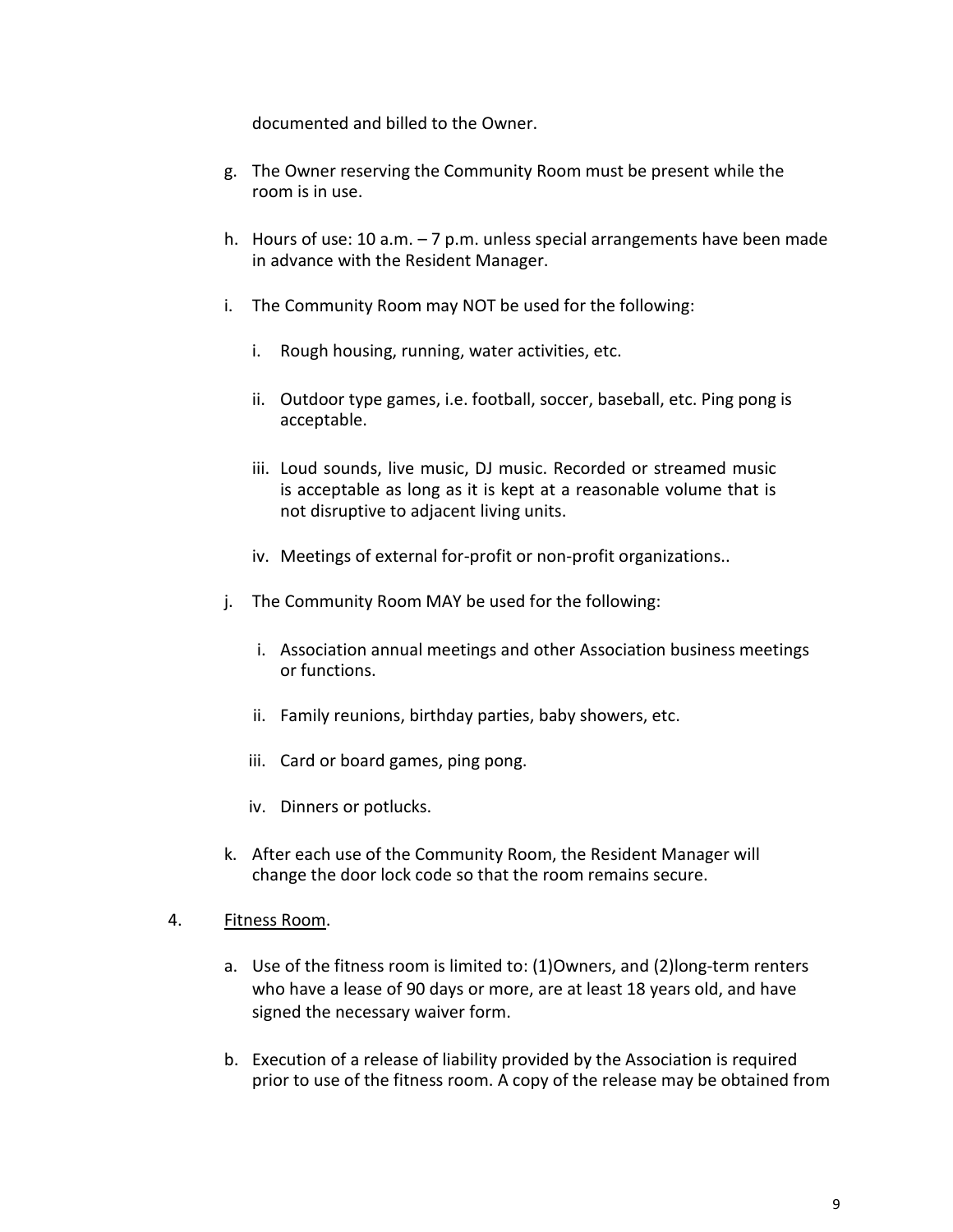the Resident Manager.

c. Fitness room hours: 8:00 a.m. to 7:00 p.m.

# **ARTICLE VIII SIGNS, ADVERTISEMENTS, SOLICITATION AND FLAGS**

1. Solicitations. Door to door sales or solicitation of any kind is prohibited.

2. Advertising and Signs. No advertising or signs of any character, including flashing and/or moving signs, shall be erected, placed, permitted, or maintained on any Unit or Limited Common Element except for the following:

- a. One "For Sale," "Open House" or "For Rent" sign which is no larger than four (4) square feet may be placed inside a Unit's interior window.
- b. Political signs, which may be displayed no earlier than forty-five (45) days prior to any Election Day and seven (7) days after the election. The Association permits each unit to display a maximum of one (1) sign per candidate or issue, with the sign not to exceed thirty-six by forty-eight inches may be placed inside a Unit's interior window. No signs are allowed in the General Common Areas.

3. American Flags/Service Flags: An Owner, tenant, or resident may display an American flag in a window of the Unit, patio, or balcony appurtenant to the Unit only if the American flag is displayed in a manner consistent with the applicable sections of the federal flag code. An Owner, resident, or tenant may also display a service flag bearing a star denoting the service of the Owner, tenant, or resident or a member of said individual's immediate family in the active or reserve military service of the United States during a time of war or armed conflict, on the inside of a window or door of the Unit.

# **ARTICLE IX KEYS**

Individual Unit keys and locks are the responsibility of the Unit Owner. All Owners shall provide to the Resident Manager a current, up-to-date key or Unit access code for emergency access.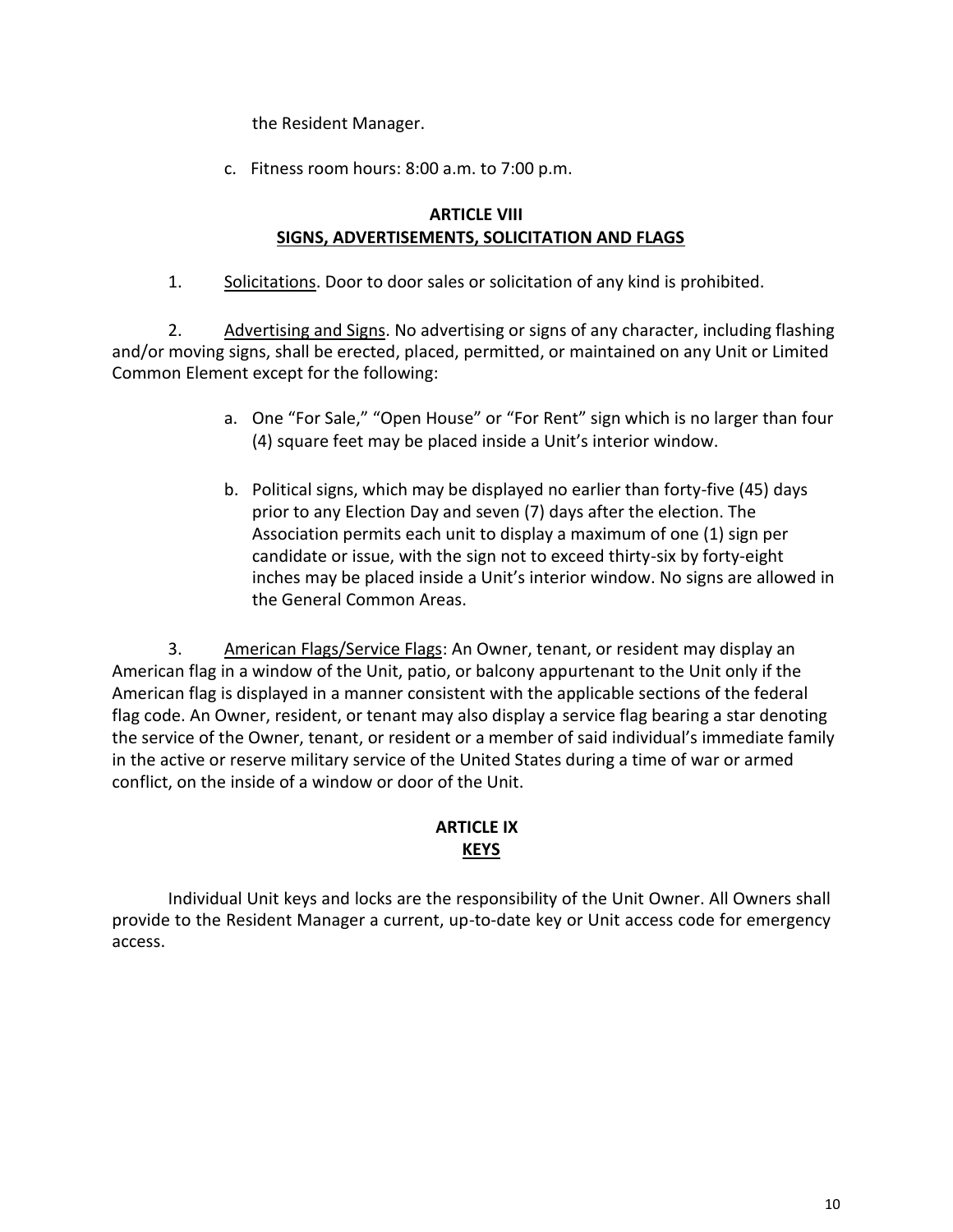# **ARTICLE X LEASES AND LICENSES**

1. Leasing Rules. All leases, as defined in the Declaration, which are longer than 30 days shall comply with the following rules and regulations:

- a. The Resident Manager shall be provided with the name, address, and phone number of any rental agent or rental agency utilized by an Owner.
- b. A copy of any lease shall be provided to the Resident Manager within 24 hours of the move in date.
- c. The Resident Manager shall not be utilized for rental or tenant assistance, including, but not limited to, assisting with misplaced or lost keys, answering questions, or assisting with issues with respect to individual Units.
- d. The Resident Manager must be contacted by a renter or tenant if:
	- i. Water is leaking from or into a Unit.
	- ii. There is a baseboard heating unit leak or failure.
	- iii. Fire or smoke is coming from the Unit or is observed by a renter, licensee or tenant.
- e. The Owner shall advise all tenants that the Property is smoke free.
- f. Owner shall be required to provide all tenants with the Crime Free Addendum attached as Exhibit A. An executed copy of the same shall be provided to the Resident Manager along with the lease, as outlined above.
- 2. Licensing Rules. All licenses (i.e. Airbnb) less than 30 days shall comply with the following rules and regulations:
	- a. Owners shall provide to the Resident Manager, no less than 24 hours prior to occupancy, the name of any licensee and time frame of such occupancy.
	- b. The Resident Manager shall not be utilized for licensee assistance, including, but not limited to, assisting with misplaced or lost keys, answering questions, or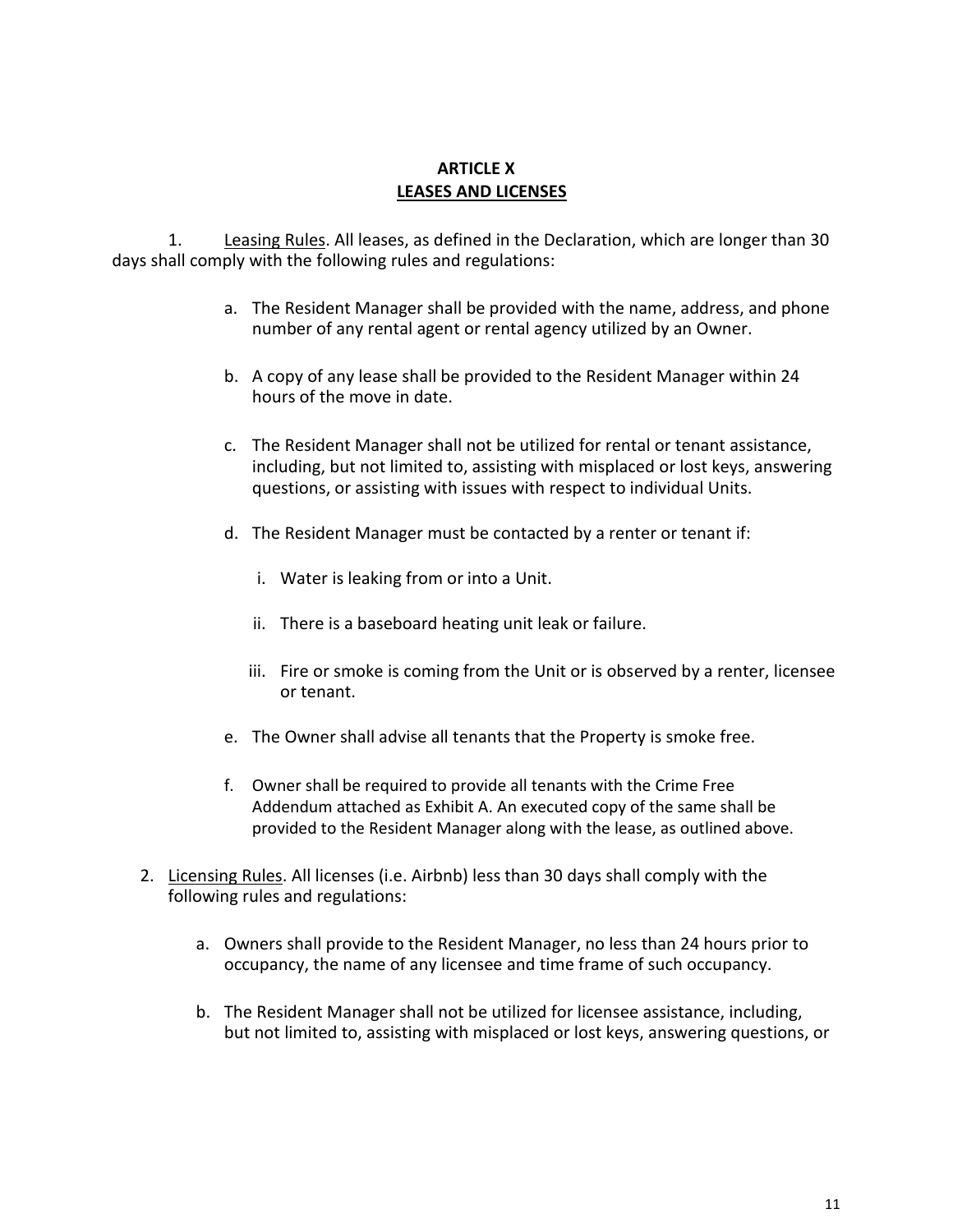assisting with issues with respect to individual Units.

- c. The Resident Manager must be contacted by a licensee if:
	- i. Water is leaking from or into a Unit.
	- ii. There is a baseboard heating unit leak or failure.
	- iii. Fire or smoke is coming from the Unit or is observed by a renter, licensee or tenant.
- d. The Owner shall advise all licensees that the Property, in its entirety, including common areas, limited common areas and individual units, is smoke free.
- e. Owner shall be required to have the Licensee acknowledged receipt of the Crime Free Addendum, which is attached as Exhibit A.
- 3. Lock-Off Rentals. Lock-off rentals are prohibited per the Amended and Restated Condominium Declaration for the Lodge at Lake Dillion dated August 21, 2018.
- 4. Failure to comply with these rules may result in fines as outlined in the Association's Enforcement Policy.

### **ARTICLE XI MOVE IN/MOVE OUT**

1. Notification of Move. Each Owner shall notify the Association at least five (5) business days in advance of any move-in or move-out of such Owner's Unit by contacting the Resident Manager.

2. Moving Hours. Moving hours are limited to 8:00 a.m. to 9:00 p.m.

3. Moving Boxes. The dumpster near the parking lot entrance shall not be used for moving debris. Only boxes which have been broken down flat may be placed in the dumpster. Filling the dumpster beyond capacity is not allowed.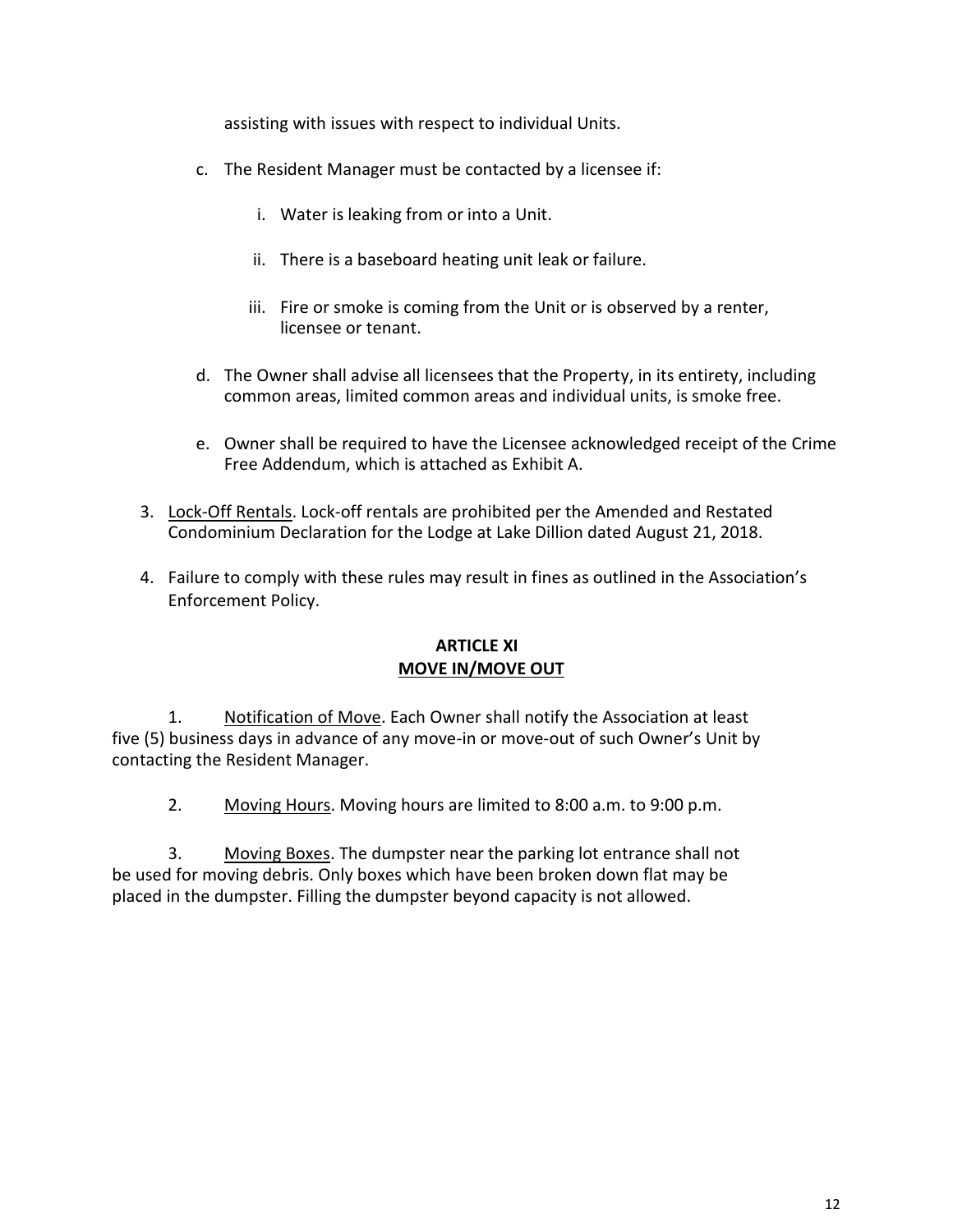# **ARTICLE XII ARCHITECTURAL CONTROL**

1. Application. Owners are encouraged to confer with the Resident Manager in advance to discuss all contemplated modifications to their Units. In conjunction with the requirements found in Article 9 of the Declaration, and the execution of the Architectural Control Committee Application (attached as Exhibit B), Owners wishing to make modifications to their Units or appurtenant Limited Common Elements must comply with the following:

- a. All applications for proposed improvements must be submitted via email or in person to the Board or Resident Manager. Applications must be complete to commence the review process. Incomplete applications will be returned to the applicant with a statement of deficiencies that must be remedied to be considered for review.
- b. The application must include a complete and accurate description of the proposed improvement(s). To permit evaluation, supporting exhibits may be required. Examples include: architectural drawings or plans, as applicable, or material and/or color samples, etc.
- c. In conjunction with submission of the application, the Owner shall submit a security deposit in the amount of \$200.00. At the completion of the work the Resident Managers will assess any cleaning fees or damages to loading area or Common Elements of the building. Charges will be made against the deposit for such cleaning or repairs. Any costs in excess of those covered by the deposit will be billed to the Owner. Any unused portion will be returned.
- d. Applications shall be approved or denied in writing within forty-five (45) days after the receipt of a properly completed application. The forty-five (45) day review period will only commence upon the receipt of a complete application form, including any required exhibits.
- e. Notwithstanding the application requirements for Unit modifications described above, Owners may paint, texture, install ceiling fans, replace furniture, carpeting, appliances, fixtures, and lighting without submitting an application in advance although Unit Owners are encouraged to confer with the Resident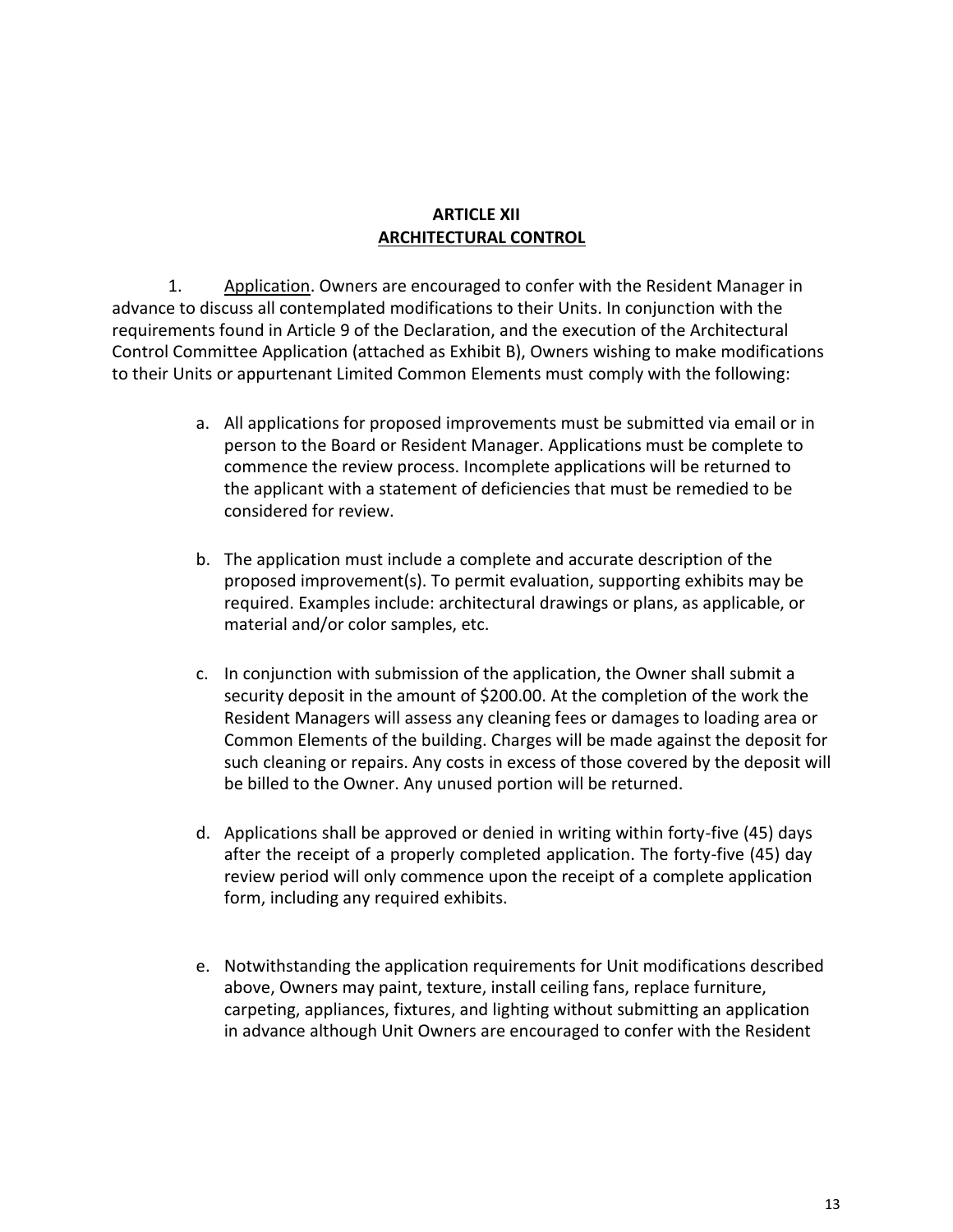Manager.

f. Owners replacing window coverings and blinds must confer with the Resident Manager in advance to ensure that the proposed replacements meet current Association standards.

2. Maintenance and Indemnification Agreement. Execution of a Maintenance and Indemnification Agreement as related to the proposed modification may be required by the Board.

3. Contractor Credentials. Contractors shall be licensed and insured and shall provide Owners with copies of license and liability insurance.

4. Contractor Supervision. Supervision of contractor and/or construction crews is the sole responsibility of the Owner.

5. Contractor Parking. The Resident Manager shall assign parking for contractors and workers.

6. Working Hours. Monday through Saturday 8:00 a.m. to 5:00 p.m.

7. Liability. The Board, as well as any representative of such Board designated to act on its behalf, shall not be liable in damages to any person or owner entity submitting an application.

8. Elevator. Owner shall be responsible for restoring the elevator and all Common Elements to a clean and satisfactory condition on a daily basis, in the sole discretion of the Resident Manager.

9. Flooring. The installation of hard surface flooring, i.e. ceramic tile, wood, wood parquet, marble, etc., is considered to be a potential source of noise transmission to the Units below. Applications submitted for these types of flooring changes should include information detailing steps taken to minimize sound transmission to adjacent Units.

10. Plumbing. Prior to performing any plumbing work not subject to an in-unit isolation/shut-off valve, Owner shall contact the Resident Manager to shut off of the water to the building. Except in the case of an emergency, any water shut-off must be scheduled at least 48 hours in advance and commence on a weekday, Monday through Friday, between the hours of 9:00 am and 5:00 pm. When major plumbing work is done in a Unit, including a kitchen or bath remodeling project, shut off valves, with access 1doors, shall be installed by the Owner for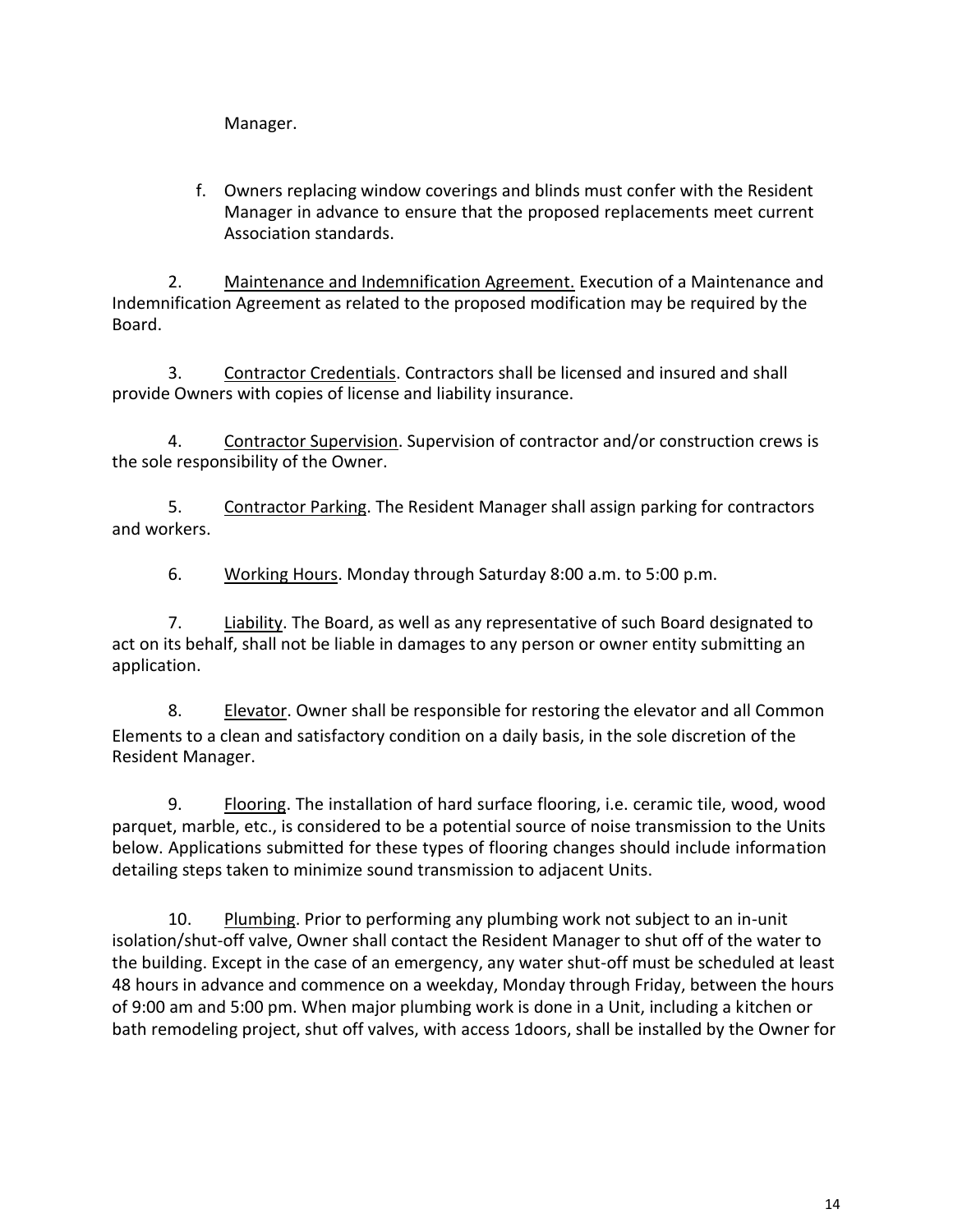each hot and cold water supply line entering the remodeled space. Additionally, shut off valves shall be installed for each bathroom and/or kitchen fixture. Any costs incurred by the interruption of service by an individual Unit when the water has been shut off for construction shall be borne by the Owner.

- 11. Debris Removal.
	- a. All construction debris shall be removed by the contractor or Owner.
	- b. The dumpster near the parking lot shall not be used for construction debris.
	- c. Debris shall not be disposed of over any Unit balcony unless specifically allowed by the Resident Manager.
- 12. Replacement Window and Sliding Glass Doors. The exterior appearance of the Property is of paramount importance in ensuring owner enjoyment and the appreciation of the Association's property values. To this end, the Association requires the utilization of high quality, visually consistent replacement exterior windows and doors for all new sliding window and sliding door replacements, as outlined below:
	- a. All replacement sliding window/door frames must be made of a highquality aluminum or fiberglass exterior finish. Vinyl windows and doors may be approved if the product has a Consumer Reports rating of 80 or above or are virtually identical as determined by the Association's Architectural Control Committee to vinyl windows that have such a rating.
	- b. All exterior frames must be black or dark bronze in color. Windows must have the same functionality and design as the existing windows when such windows were in good working condition.
		- i. Windows— All windows must have three glass panels with the middle panel as the sliding panel if a sliding panel is desired by Owner. The sliding window screen must be designed as part of the window system. "Tilt and turn" windows and doors may be permitted by the Architectural Control Committee for ground floor Units so long as they closely resemble and are consistent with the overall outside appearance of the Property and adhere to applicable Town of Dillon Building and Safety codes.
		- ii. Patio doors—Must have two glass panels, one fixed and the other being the sliding door.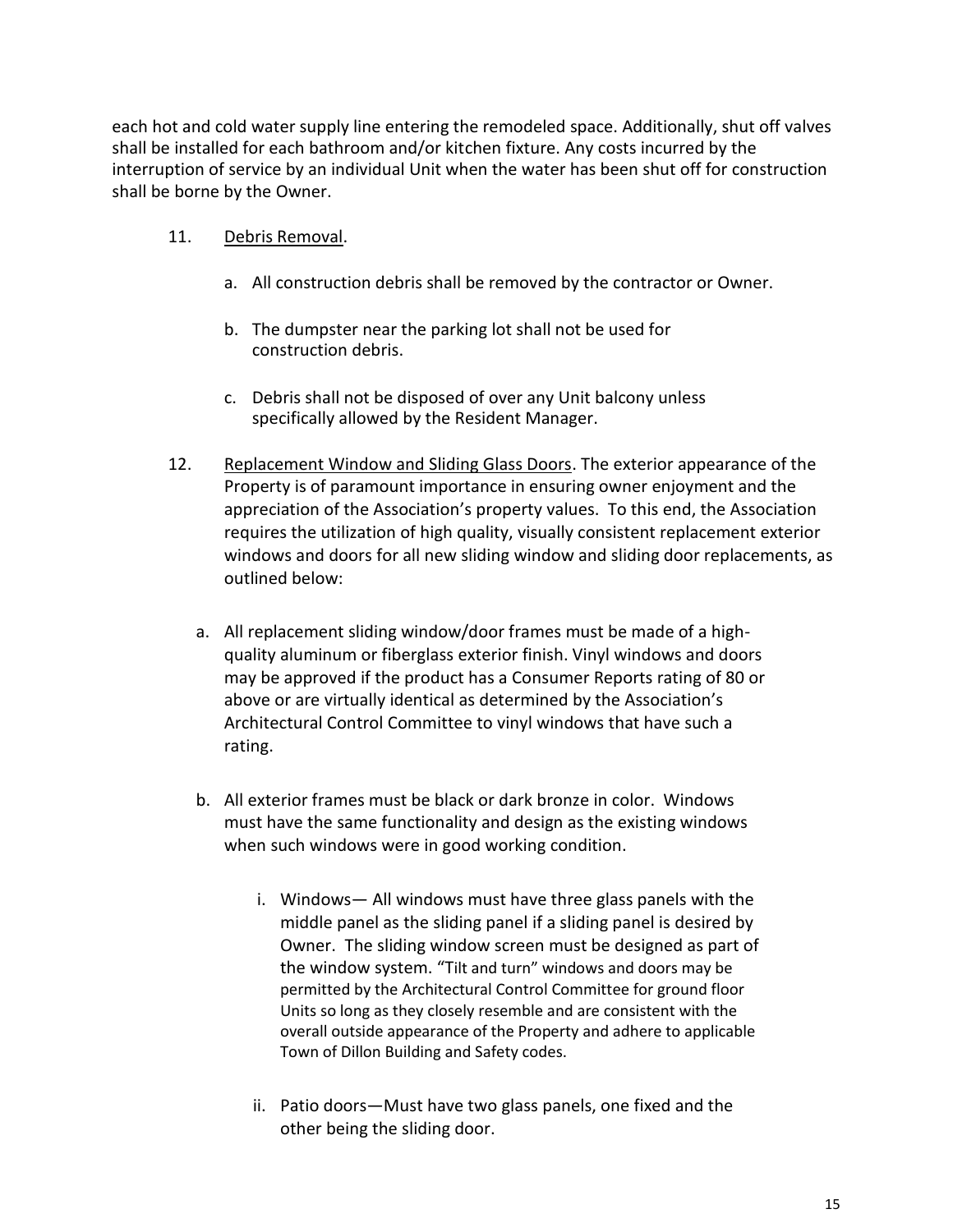- iii. All screens shall be black or charcoal.
- c. Glass must meet all current safety/building code regulations.
- d. Window tint, if applicable, must be approved by the Architectural Control Committee. Mirrored window tint is not allowed.
- e. Threshold and/ or window seal plates must have at least 3/4" rise above base mounting surface to help divert water that might pool on patio/balcony floor or window seal base surface.
- f. Threshold and/or window seal plates must be sealed per manufacturer specifications with approved caulking along with the horizontal and vertical frame components (exterior of building and window frame).
- g. Safety railings or replacement railings of the same height and design as the original railings in the above ground level units must be incorporated, subject to applicable building codes, into the new window system.
- h. Because of the importance of the window systems to the integrity of the Property's Common and Limited Common Elements, potential damage to adjoining Units, and the exterior appearance to the Property, the Association may inspect window and exterior doors. If damage, leakage, or physical deterioration to any window system or door is identified, the Association will immediately notify the appropriate Unit Owner and provide a reasonable deadline for the Unit Owner to repair or replace the damaged window or door. If the Unit Owner fails to make the necessary repairs or replacements, the Association will take whatever action is necessary to affect the repair or replacement and will charge the Unit Owner for those costs.
- i. Unit Owners must submit a written request to the Architectural Control Committee and review the specifications for any exterior window or door replacement project or significant repairs with the Resident Manager for prior approval. The Resident Manager, at his/her discretion, may request that the proposed project be reviewed by the Property's Architectural Control Committee for final approval.

13. Window Coverings and Tints. Window coverings are optional. However, window coverings, if installed, shall meet the following guidelines: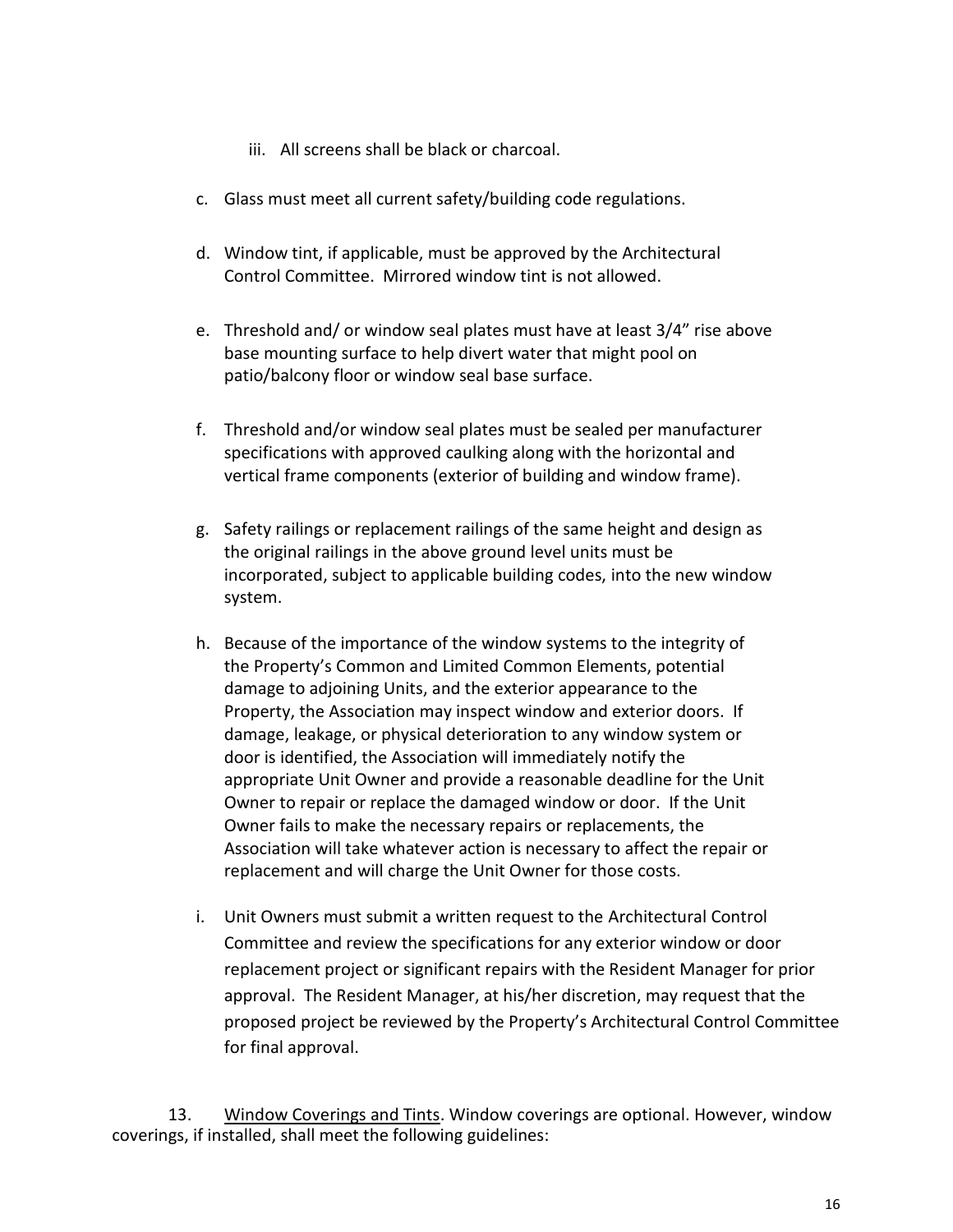- a. To the extent that interior window coverings and sun screens are visible from the exterior of any Unit such visible portions shall be white or off white in color.
- b. Window coverings which are vertical in orientation (i.e. open side to side not top to bottom) must completely cover the window in the closed position.
- c. Horizontal shades must completely cover the window in the closed position.
- d. Bed sheets, partial or torn coverings, and other non-standard coverings are prohibited.
- e. Window tint is permissible, after architectural committee approval.
- f. Window covering shall be maintained in a good condition by the Owner.

# **ARTICLE XIII PETS**

1. Pets. Pets are defined as an animal such as a dog or cat, bird, rodent (including a rabbit), fish, or turtle that is traditionally kept in the home for pleasure rather than for commercial purposes. Only Unit Owners may have pets. Only pets as defined above are permitted in Units.

2. Dangerous/Nuisance Animals. No pet may reside in any Unit which is potentially dangerous. Dangerous pets are defined as one or more of the following:

- a) Being a danger to people or animals.
- b) Being overly aggressive or vicious towards people or animals.
- c) Exhibiting behavior that results in a legitimate fear for safety.
- d) After notice and a hearing, Association may order any dangerous pet to be expelled from the Property.

# 3. Rules Applicable to Pets.

- a. No pet shall be secured, tethered, or fenced in on any balcony, patio, or other part of the exterior of a Unit without the pet owner present. Owners with ground level Units may have pets tethered on the patio if the pets are on a fixed leash no more than 10 feet in length as measured from the edge of the patio.
- b. Pet owners are responsible for waste removal and any damage to Common Elements caused by their pet(s).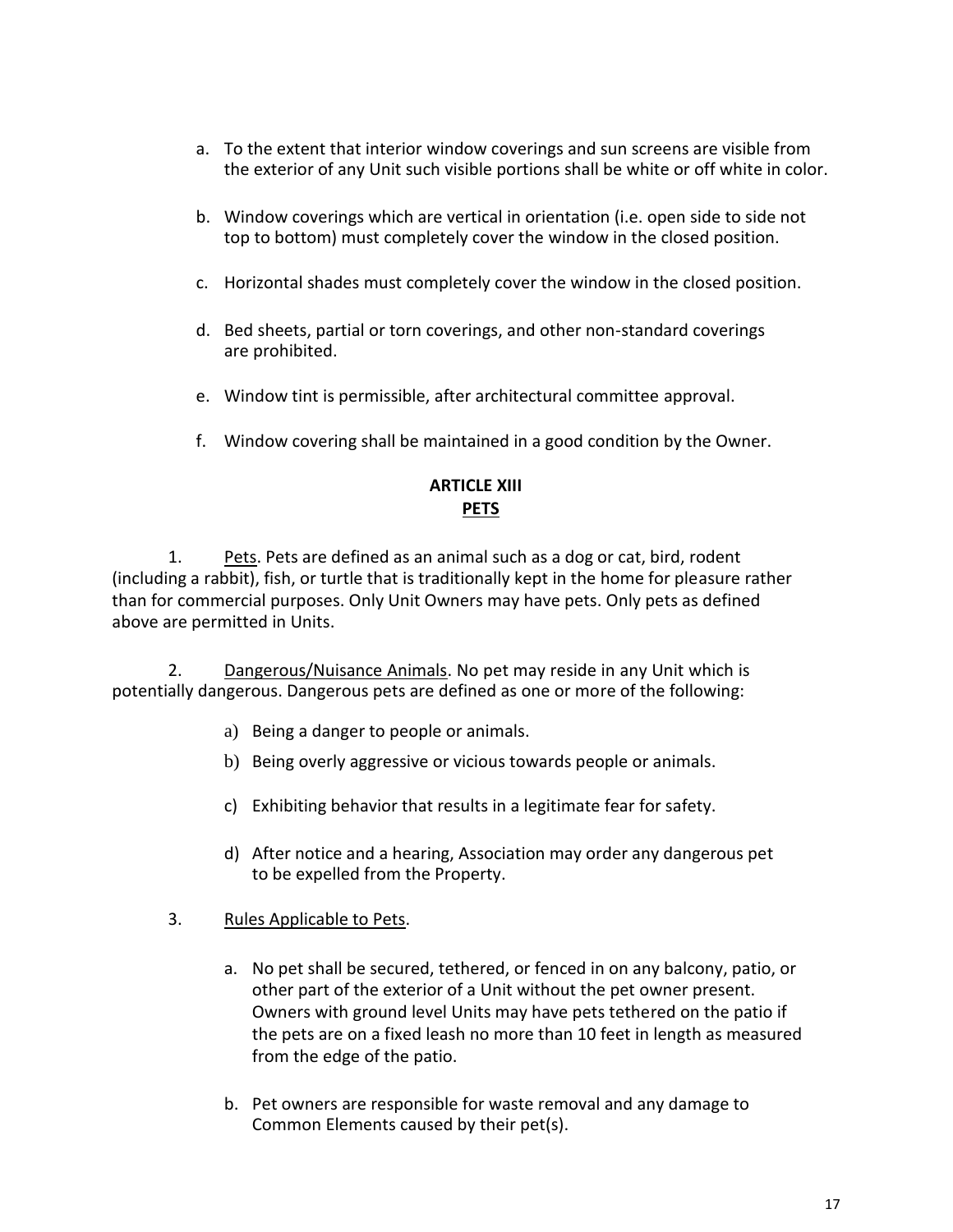- c. No structure will be constructed on the exterior of a building or attached to a patio or balcony railing for the purpose of boarding or sheltering of a pet or pets including, but not limited to, use of baby gates, plastic fencing, or other temporary fencing materials.
- d. No pet is allowed to make excessive noise.
- e. Leashes shall be 4 feet or less in length when pets are on Common Elements.
- f. Owner must sign a Lodge at Lake Dillon Pet Registration Form and provide it to the Resident Manager. See Exhibit C

# **ARTICLE XIV HOUSEKEEPING**

All Owners utilizing a housekeeping service or housekeeper shall notify the Resident Manager of the name of the company and/or individual and dates and approximate times such services are utilized. All housekeeping service vendors must maintain \$1,000,000 in liability insurance coverage. Each housekeeping vendor or employing Owner must provide a copy of the housekeeper vendor's certificate of liability insurance to the Resident Manager before such housekeeping vendor enters the Property.

### **ARTICLE XV ABUSIVE OR HARRASSING BEHAVIOR**

Owners, residents, guests, and renters shall not engage in any abusive or harassing behavior, either verbal or physical, or any form of intimidation or aggression directed at the Lodge at Lake Dillon's management, its agents, its employees, or vendors. Abusive and harassing behavior is defined as repeated, unwanted communication that causes a reasonable person discomfort, distress, or irritation.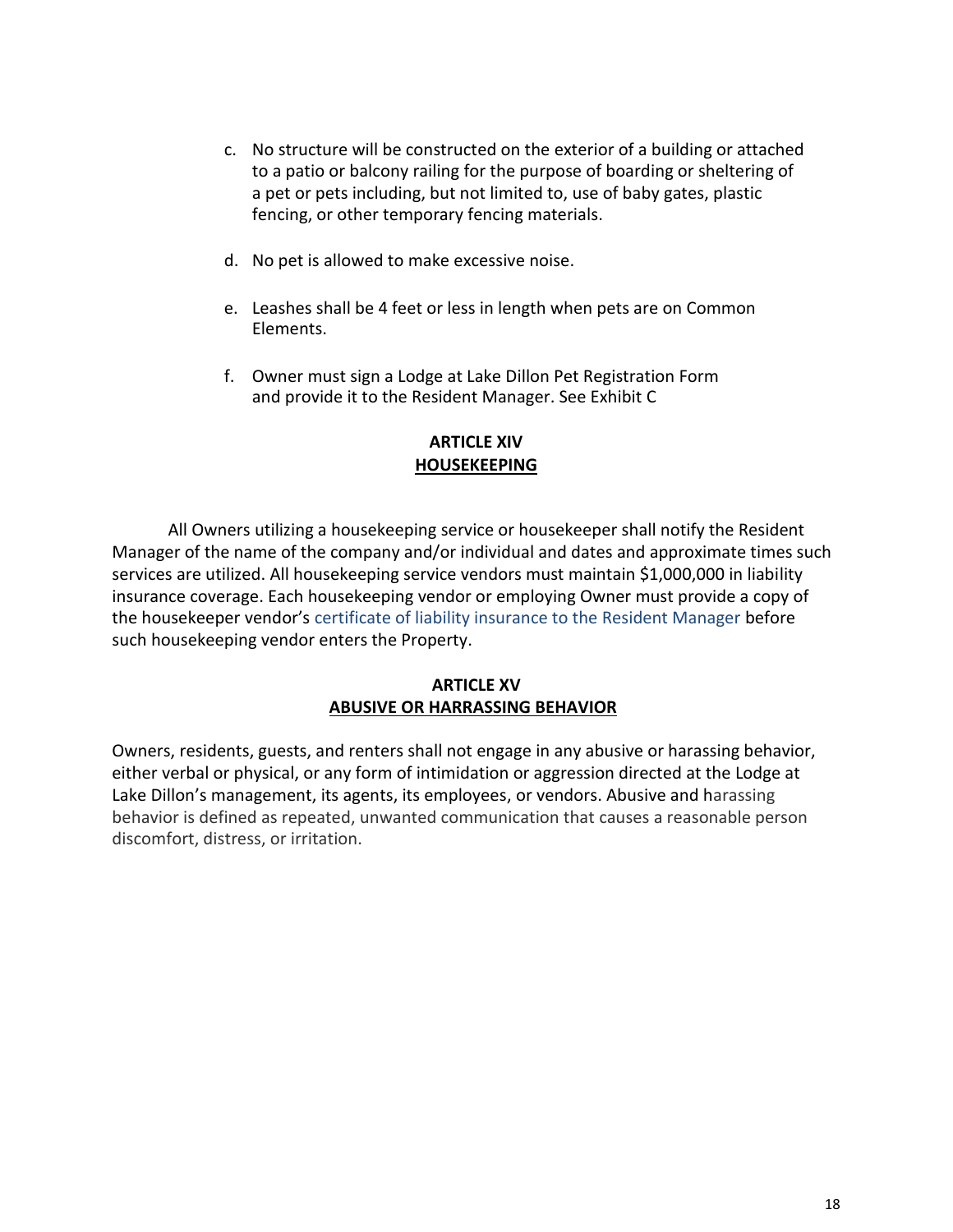# **ARTICLE XVI AUTHORITY FOR FINES AND OTHER FEES**

These rules shall be enforced, unless otherwise stated, as outlined in the Association's Enforcement Policy.

IN WITNESS WHEREOF, the Board does hereby certify that the above and foregoing Rules and Regulations were duly adopted on January 19, 2019. The Board further certifies that if there is any discrepancy between this document and the Declaration or Bylaws, that the Declaration and/or Bylaws shall take precedent.

\_\_\_\_\_\_\_\_\_\_\_\_\_\_\_\_\_\_\_\_\_\_\_\_\_\_\_\_\_\_\_\_

 $\mathsf{By:}\qquad\qquad$ 

Its: President

By: \_\_\_\_\_\_\_\_\_\_\_\_\_\_\_\_\_\_\_\_\_\_\_\_\_\_\_\_\_

Its: Secretary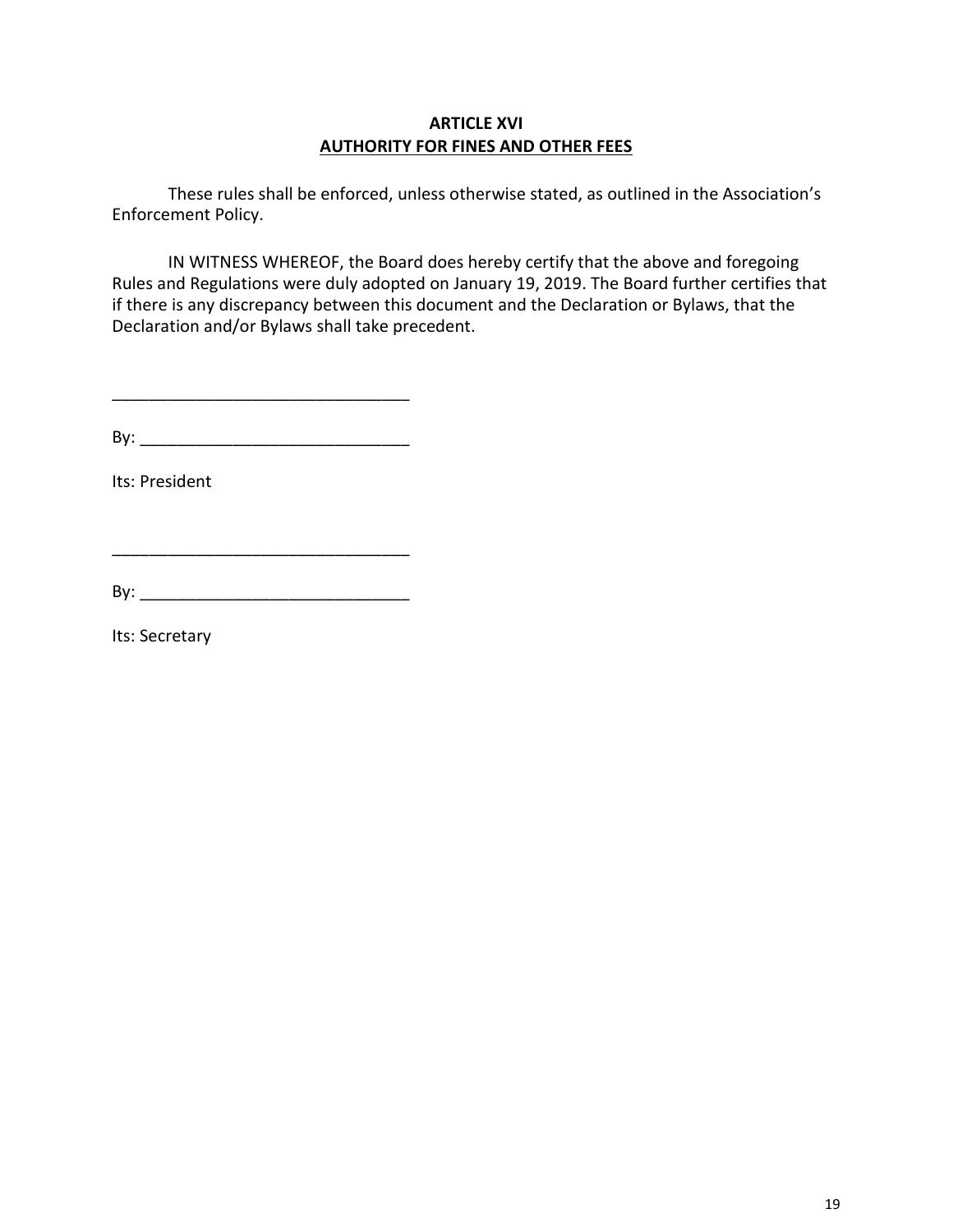#### EXHIBIT A

#### **LEASE ADDENDUM FOR CRIME FREE AND DRUG FREE HOUSING**

| Whereas,                                                       | ("Tenant") and | ("Owner") desire to add |
|----------------------------------------------------------------|----------------|-------------------------|
| the following terms and conditions to that certain lease dated |                | , for the               |
| premises known as                                              |                | ("Address"):            |

The parties agree as follows:

1. Tenant, any member of the Tenant's household, any guest of Tenant, or any other person under Tenant's control or about the premises with Tenant's knowledge or consent (collectively "persons") shall not engage or facilitate any criminal activity on, or near the premises, including but not limited to, any violent criminal activity or drug related criminal activity (collectively "criminal activity" or "substantial violation" interchangeably). The Tenant or any other persons shall not permit the premises to be used for or to facilitate criminal activity. Tenant agrees and acknowledges that Tenant has an affirmative duty to abstain from any criminal activity and to prevent criminal activity by any other persons including but not limited to immediately notifying a law enforcement officer at the first sign of Tenant's knowledge of the criminal activity which constitutes any substantial violation agreed to in this addendum or at law (collectively "substantial violation"), and cooperating with law enforcement with respect to the substantial violation. For the purpose of this addendum, criminal activity also includes any activity or conduct by any person which a reasonable person would conclude has the potential for escalating into or becoming criminal activity. Tenant agrees that tenant's affirmative duty extends to being responsible for the conduct and actions of all persons regardless of any culpability or knowledge on Tenant's part, that Tenant's affirmative duty extends to making all persons aware of Tenant's obligations, covenants, and duties under this Addendum, and that Tenant's duties extend to all conduct whether or not such conduct occurs in Tenant's unit. Tenant may not assert as a defense in any eviction action against Tenant based on violation of this Addendum that Tenant did not know any occupant or guest was in violation of this Addendum unless Tenant has strictly complied with all of Tenant's duties set forth herein and at law.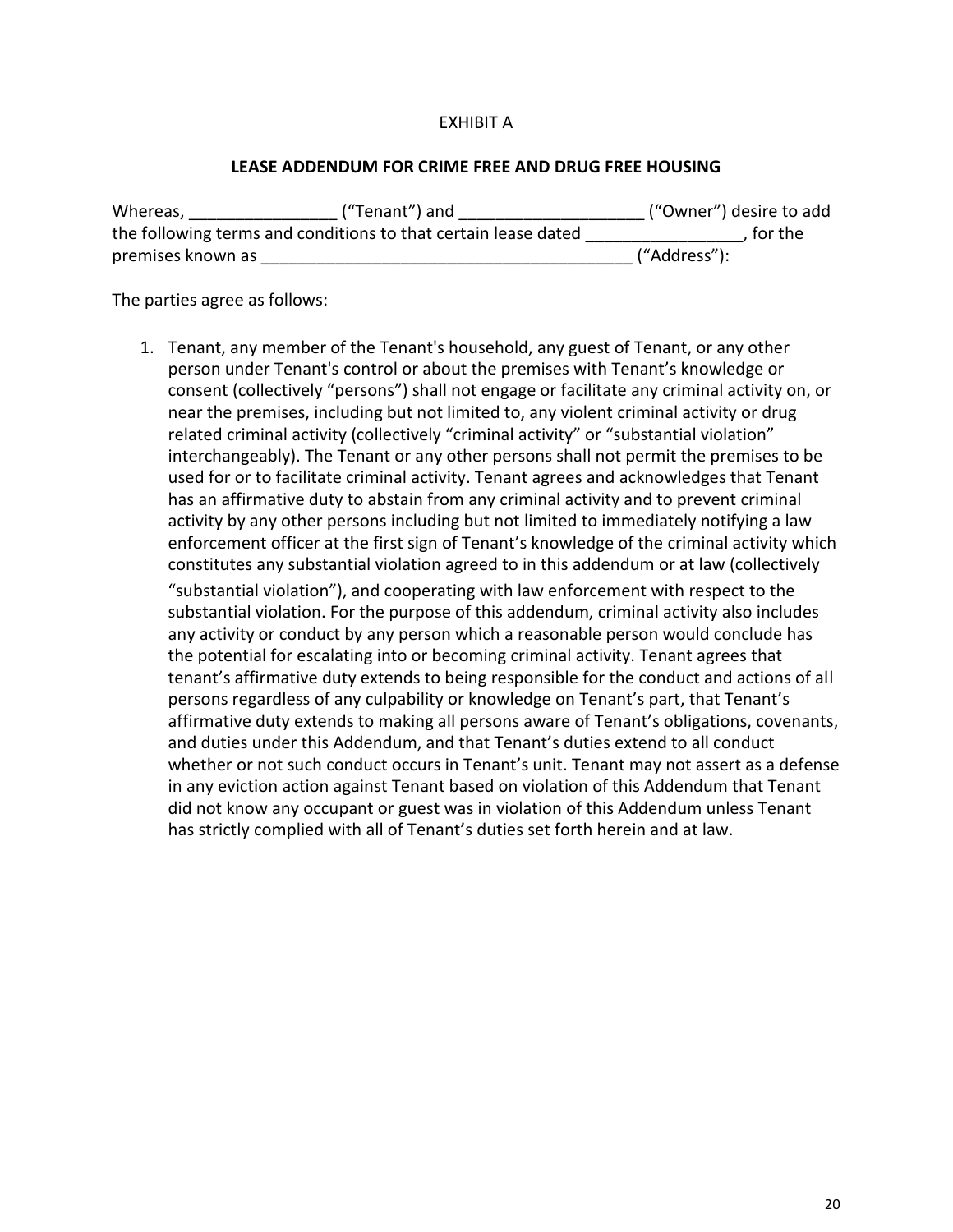- 2. Not limiting the broadest possible meaning as defined in this Addendum or at law, violent criminal activity also includes but is not limited to any criminal activity that has as one of its elements the use, attempted use or threatened use of physical force against the person or property of another, or any sex related crime of any nature and regardless of whether any sex crime occurs on near the premises. Not limiting the broadest possible meaning as defined in this Addendum or at law, drug related criminal activity means the manufacture, sale, distribution, use or possession of a controlled substance, as defined by C.R.S. §12-22-303, or defined by any other law, and also includes the manufacture, sale, distribution, use or possession of marijuana, marijuana concentrate, cocaine or any other illegal drug regardless of amount, and regardless of whether or not manufacture, sale, distribution, use, or possession of said drug is a misdemeanor or a felony. Tenant and Landlord agree that any criminal activity as defined in this Addendum or at law is an act which endangers the person and willfully and substantially endangers the property of Landlord, co-tenants, persons living on or near the premises, and that such criminal activity constitutes a substantial violation under this Addendum or at law.
- 3. One or more violations of this Addendum by Tenant constitutes a substantial violation of the Lease and material non-compliance with the Lease. Because Tenant and Landlord agree that a violation of this Addendum constitutes a substantial violation, Tenant waives any and all legal rights of any kind whatsoever to claim or insist that Landlord must first serve Tenant with a demand for compliance or possession in order to initiate an eviction action against Tenant for recovery of the premises. Upon any violation if this

Addendum by Tenant, Landlord may terminate Tenant's right to occupancy all without terminating the lease or Tenant's obligation to pay rent as set forth in the Lease at Landlord's election. Landlord's termination of Tenant's right to occupancy shall be effective with right of eviction upon three days' notice to quit. Proof of the violation of this Addendum shall be by a preponderance of the evidence, unless otherwise provided by law. In case of any conflict between the provisions of the Lease and this Lease Addendum, the provisions of this Lease Addendum shall govern. This Lease Addendum is incorporated into the Lease executed or renewed between the Landlord and the Tenant.

\_\_\_\_\_\_\_\_\_\_\_\_\_\_\_\_\_\_\_\_\_\_\_\_\_\_\_\_ \_\_\_\_\_\_\_\_\_\_\_\_\_\_\_\_\_\_\_\_\_\_\_\_\_\_\_\_\_

Tenant Date Landlord/Agent for Landlord Date

Tenant Date

\_\_\_\_\_\_\_\_\_\_\_\_\_\_\_\_\_\_\_\_\_\_\_\_\_\_\_\_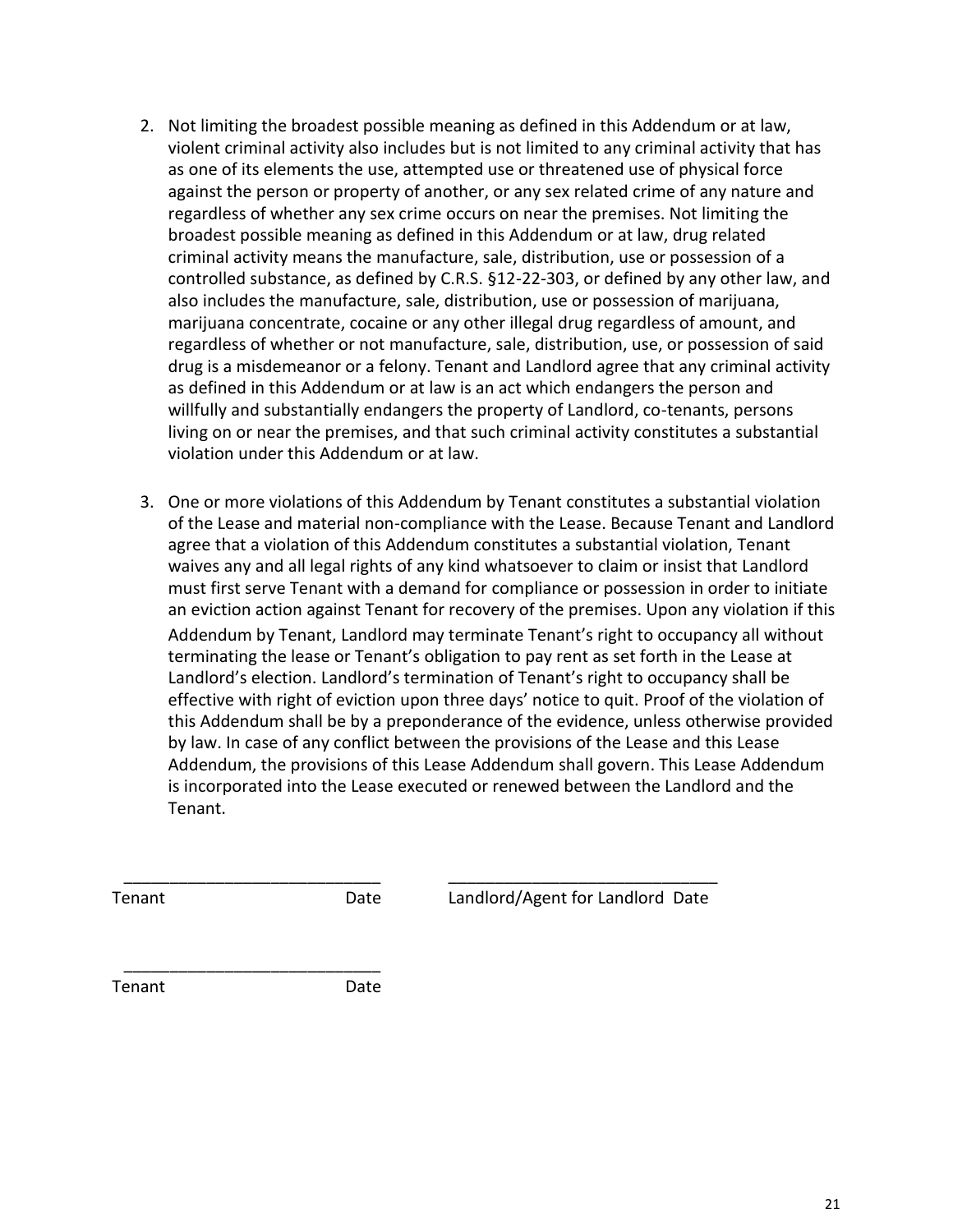#### EXHIBIT B

### **ARCHITECTURAL CONTROL COMMITTEE APPLICATION** Pursuant to Article 9 of the Amended and Restated Condominium Declaration for the Lodge at Lake Dillon

Please submit this completed application to: The Lodge at Lake Dillon, P.O. Box 2609 Dillon, Colorado 80435 or email: manager@lodgeatlakedillon.com. A \$200.00 security deposit must accompany this application. Please contact the Resident Manager if you do not receive acknowledgement of this application within five (5) business days.

NAME: \_\_\_\_\_\_\_\_\_\_\_\_\_\_\_\_\_\_\_\_\_\_\_\_\_\_\_\_\_\_\_\_\_\_\_\_\_\_\_\_\_\_\_\_\_\_\_\_\_\_\_\_\_\_\_\_\_\_\_\_\_\_\_

UNIT # OF PROPOSED CHANGE(S): \_\_\_\_\_\_\_\_\_\_\_\_\_\_\_\_\_\_\_\_\_\_\_\_\_\_\_\_\_\_\_\_\_\_\_\_\_\_\_\_\_

TELEPHONE: \_\_\_\_\_\_\_\_\_\_\_\_\_\_\_\_\_\_\_\_\_\_\_\_\_\_\_\_\_\_ EMAIL: \_\_\_\_\_\_\_\_\_\_\_\_\_\_\_\_\_\_\_\_\_\_\_\_\_\_\_\_\_\_\_

GENERAL DESCRIPTION OF PROPOSED CHANGE(S):

Provide a description of the proposed change(s), including the purpose or reason for the change, the type of materials to be used, locations impacted within the unit, and any other pertinent information required to evaluate the proposed change. Any unit remodeling is subject to Architectural Review.

\_\_\_\_\_\_\_\_\_\_\_\_\_\_\_\_\_\_\_\_\_\_\_\_\_\_\_\_\_\_\_\_\_\_\_\_\_\_\_\_\_\_\_\_\_\_\_\_\_\_\_\_\_\_\_\_\_\_\_\_\_\_\_\_\_\_\_\_\_\_\_\_\_\_\_\_\_\_ \_\_\_\_\_\_\_\_\_\_\_\_\_\_\_\_\_\_\_\_\_\_\_\_\_\_\_\_\_\_\_\_\_\_\_\_\_\_\_\_\_\_\_\_\_\_\_\_\_\_\_\_\_\_\_\_\_\_\_\_\_\_\_\_\_\_\_\_\_\_\_\_\_\_\_\_\_\_ \_\_\_\_\_\_\_\_\_\_\_\_\_\_\_\_\_\_\_\_\_\_\_\_\_\_\_\_\_\_\_\_\_\_\_\_\_\_\_\_\_\_\_\_\_\_\_\_\_\_\_\_\_\_\_\_\_\_\_\_\_\_\_\_\_\_\_\_\_\_\_\_\_\_\_\_\_\_ \_\_\_\_\_\_\_\_\_\_\_\_\_\_\_\_\_\_\_\_\_\_\_\_\_\_\_\_\_\_\_\_\_\_\_\_\_\_\_\_\_\_\_\_\_\_\_\_\_\_\_\_\_\_\_\_\_\_\_\_\_\_\_\_\_\_\_\_\_\_\_\_\_\_\_\_\_\_ \_\_\_\_\_\_\_\_\_\_\_\_\_\_\_\_\_\_\_\_\_\_\_\_\_\_\_\_\_\_\_\_\_\_\_\_\_\_\_\_\_\_\_\_\_\_\_\_\_\_\_\_\_\_\_\_\_\_\_\_\_\_\_\_\_\_\_\_\_\_\_\_\_\_\_\_\_\_ \_\_\_\_\_\_\_\_\_\_\_\_\_\_\_\_\_\_\_\_\_\_\_\_\_\_\_\_\_\_\_\_\_\_\_\_\_\_\_\_\_\_\_\_\_\_\_\_\_\_\_\_\_\_\_\_\_\_\_\_\_\_\_\_\_\_\_\_\_\_\_\_\_\_\_\_\_\_ \_\_\_\_\_\_\_\_\_\_\_\_\_\_\_\_\_\_\_\_\_\_\_\_\_\_\_\_\_\_\_\_\_\_\_\_\_\_\_\_\_\_\_\_\_\_\_\_\_\_\_\_\_\_\_\_\_\_\_\_\_\_\_\_\_\_\_\_\_\_\_\_\_\_\_\_\_\_ \_\_\_\_\_\_\_\_\_\_\_\_\_\_\_\_\_\_\_\_\_\_\_\_\_\_\_\_\_\_\_\_\_\_\_\_\_\_\_\_\_\_\_\_\_\_\_\_\_\_\_\_\_\_\_\_\_\_\_\_\_\_\_\_\_\_\_\_\_\_\_\_\_\_\_\_\_\_ \_\_\_\_\_\_\_\_\_\_\_\_\_\_\_\_\_\_\_\_\_\_\_\_\_\_\_\_\_\_\_\_\_\_\_\_\_\_\_\_\_\_\_\_\_\_\_\_\_\_\_\_\_\_\_\_\_\_\_\_\_\_\_\_\_\_\_\_\_\_\_\_\_\_\_\_\_\_ \_\_\_\_\_\_\_\_\_\_\_\_\_\_\_\_\_\_\_\_\_\_\_\_\_\_\_\_\_\_\_\_\_\_\_\_\_\_\_\_\_\_\_\_\_\_\_\_\_\_\_\_\_\_\_\_\_\_\_\_\_\_\_\_\_\_\_\_\_\_\_\_\_\_\_\_\_\_ \_\_\_\_\_\_\_\_\_\_\_\_\_\_\_\_\_\_\_\_\_\_\_\_\_\_\_\_\_\_\_\_\_\_\_\_\_\_\_\_\_\_\_\_\_\_\_\_\_\_\_\_\_\_\_\_\_\_\_\_\_\_\_\_\_\_\_\_\_\_\_\_\_\_\_\_\_\_ \_\_\_\_\_\_\_\_\_\_\_\_\_\_\_\_\_\_\_\_\_\_\_\_\_\_\_\_\_\_\_\_\_\_\_\_\_\_\_\_\_\_\_\_\_\_\_\_\_\_\_\_\_\_\_\_\_\_\_\_\_\_\_\_\_\_\_\_\_\_\_\_\_\_\_\_\_\_ \_\_\_\_\_\_\_\_\_\_\_\_\_\_\_\_\_\_\_\_\_\_\_\_\_\_\_\_\_\_\_\_\_\_\_\_\_\_\_\_\_\_\_\_\_\_\_\_\_\_\_\_\_\_\_\_\_\_\_\_\_\_\_\_\_\_\_\_\_\_\_\_\_\_\_\_\_\_ \_\_\_\_\_\_\_\_\_\_\_\_\_\_\_\_\_\_\_\_\_\_\_\_\_\_\_\_\_\_\_\_\_\_\_\_\_\_\_\_\_\_\_\_\_\_\_\_\_\_\_\_\_\_\_\_\_\_\_\_\_\_\_\_\_\_\_\_\_\_\_\_\_\_\_\_\_\_ \_\_\_\_\_\_\_\_\_\_\_\_\_\_\_\_\_\_\_\_\_\_\_\_\_\_\_\_\_\_\_\_\_\_\_\_\_\_\_\_\_\_\_\_\_\_\_\_\_\_\_\_\_\_\_\_\_\_\_\_\_\_\_\_\_\_\_\_\_\_\_\_\_\_\_\_\_\_

REQUIRED EXHIBITS AND SUPPORTING DOCUMENTATION: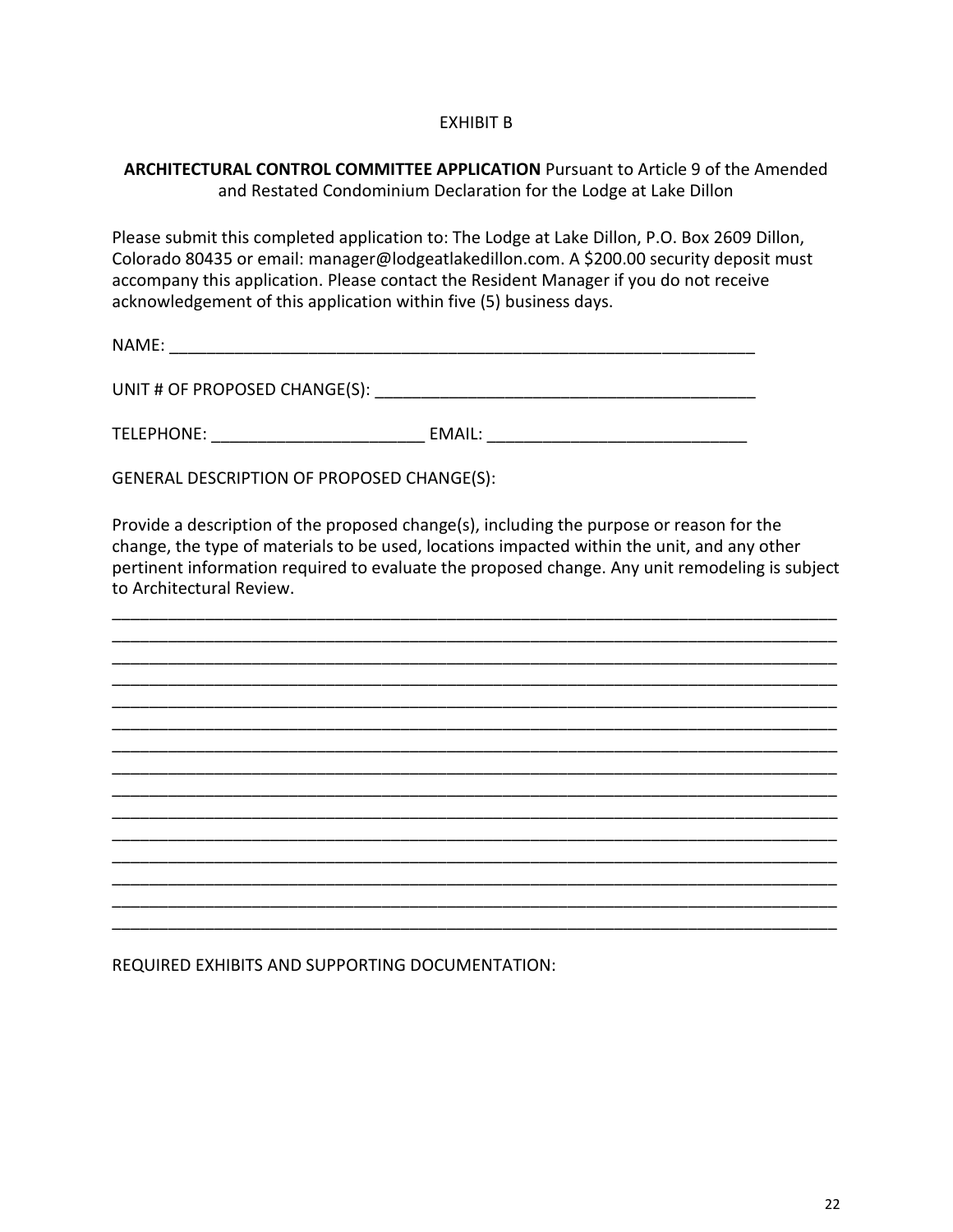The supporting exhibits or supporting documentation listed below must accompany this architectural review application, as applicable for the proposed change. An application submitted without all required submissions will be considered incomplete.

- A. A site plan, drawn to scale, showing the location and dimensions of the proposed improvement, including orientation with respect to the unit.
- B. Photographs The inclusion of photographs is appropriate for exterior lighting fixtures, decorative objects and similar cosmetic additions to the unit.
- C. Evidence sufficient to the Architectural Control Committee that the applicant has complied with and/or will comply with all local rules and ordinances and that the proposed changes do not violate the terms of any document evidencing a security interest of a lender in any of the applicant's Units.
- D. All necessary and proper permits and approvals from the appropriate governmental authorities have been or will be obtained.
- E. Proof that the contractor(s) of the Owner is/are licensed and adequately insured.
- F. Other exhibits may be required to permit adequate evaluation of the proposed change. Owners are advised to seek guidance from the Resident Manager prior to the submission of an application.

ESTIMATED STARTING DATE OF CONSTRUCTION: \_\_\_\_\_\_\_\_\_\_\_\_\_\_\_\_\_\_\_\_\_\_\_

ESTIMATED COMPLETION DATE: **EXAMPLE ENTIMATED** 

NOTES:

- A. Owner understands and agrees that the proposed change is subject to all requirements set forth in Article 9 of the Declarations.
- B. Nothing contained herein shall be construed to represent that alterations to a unit in accordance with these plans shall not violate any of the provisions of local Building and Zoning Codes to which the above unit may be subject. Further, nothing contained herein shall be construed as a waiver or modification of any said restrictions.
- C. Where required, building permits shall be obtained prior to the start of any construction. Nothing contained herein shall be construed as a waiver of said requirement.